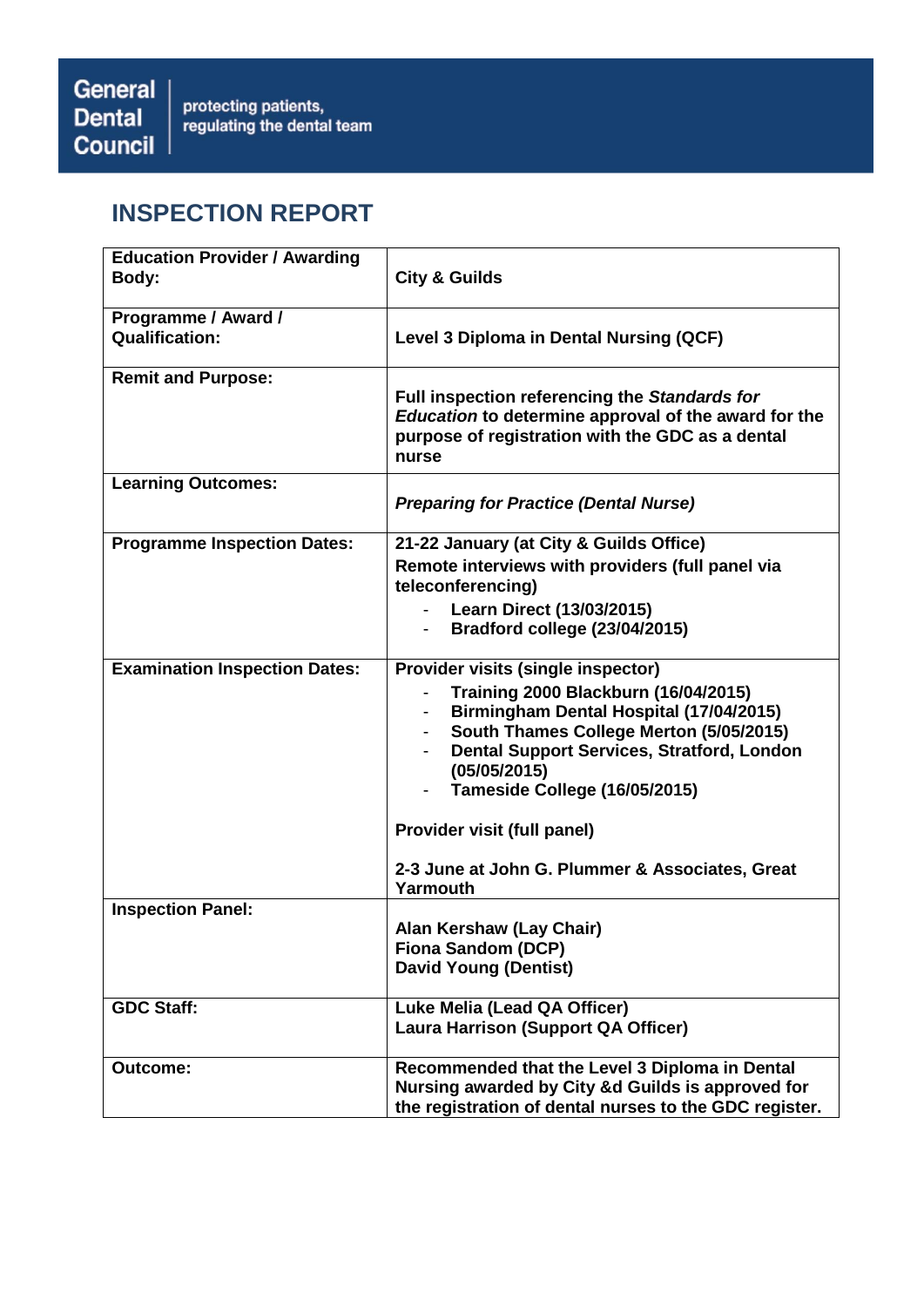# **Inspection summary**

The City & Guilds Level 3 Diploma in Dental Nursing was found to be a well-structured award that provided dental nurses with a suitably robust qualification for joining the GDC register. Areas of improvement were identified but overall the inspectors were confident that successful students were achieving the level of safe beginner.

The inspection panel acknowledged that the diploma was delivered nationwide at a variety of centres with the potential for students to be based within different clinical sites (private practices, hospitals, local dental surgeries). This required the structure of the diploma to have an open assessment strategy to fit with the different characteristics of where a student may be working clinically.

The inspectors found that City & Guilds had a strong quality assurance framework in place to ensure there was a consistent standard of student attainment across centres. Centres employed Internal Quality Assurers (IQAs) to sample assessment results at delivery level, which were then reviewed by External Quality Assurers (EQAs) who were GDC registrants employed by City & Guilds. The registrant inspectors were able to attend a number of EQA visits and observed a consistent review of quality and governance by the individuals performing the EQA role.

While the IQA and EQA systems provided assurance that the propriety of assessment techniques was reviewed, the inspectors felt there remained some question in relation to maintaining a level of consistency across providers. They considered that key assessment elements should be introduced to make the assessment of core skills more uniform amongst students taking the diploma. This was particularly important when considering clinical experience, because the variety of patient care a trainee dental nurse would actually be involved in was dependent on the site and format of the training centre at which they had enrolled.

The inspectors felt that more stringent examination protocols were required for the four knowledge based units tested by online examinations, as well as some further traditional standard setting. There was no formal sign-up or pathway for when the examinations could be taken; and a number of informal processes were identified that might be considered loopholes where weaker candidates could potentially pass after enough attempts. In addition, there were only four versions of each exam and no limit on the number re-sits. There was also no time limit on when a re-sit could be taken.

The inspectors did however accept City & Guilds' assurances that learners would not be awarded the diploma unless they had been successful in all four externally tested units in addition to demonstrating competence through the remainder of the units within their student portfolio. The assessment of the evidence within portfolios, whilst varied, was seen to be robustly quality assured.

The inspectors wish to thank all the staff, students, and external stakeholders involved with the inspections. The hard work, co-operation and assistance with arranging the inspector visits and facilitating the teleconferences were very much appreciated.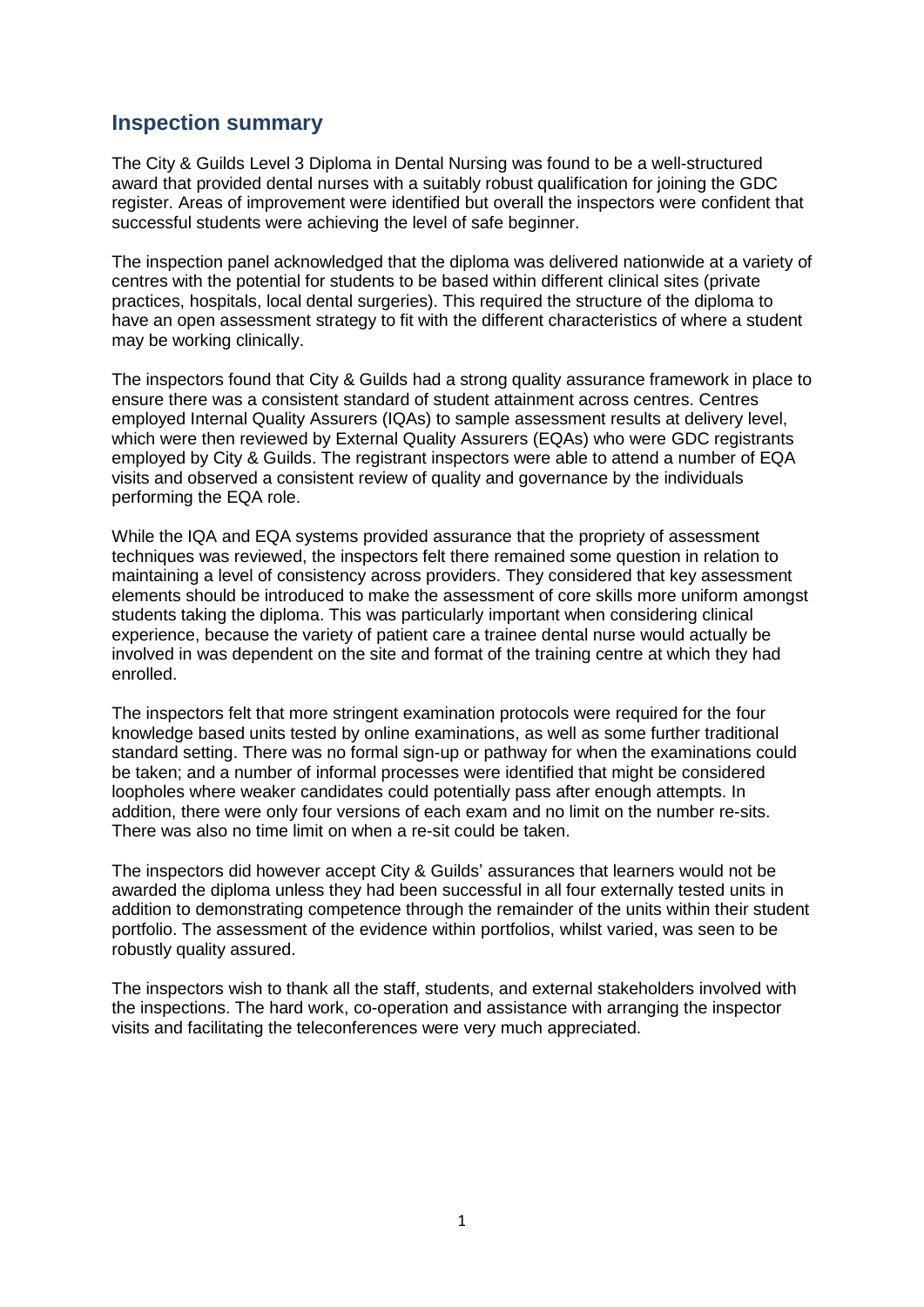# **Inspection process and purpose of Inspection**

- 1. As part of its duty to protect patients and promote high standards within the professions it regulates, the General Dental Council (GDC) quality assures the education and training of student dentists and dental care professionals (DCPs) at institutions whose qualifications enable the holder to apply for registration with the GDC and new qualifications where it is intended that the qualification will lead to registration.
- 2. The aim of this quality assurance activity is to ensure that these institutions produce a new registrant who has demonstrated, on graduation, that he or she has met the outcomes required for registration with the GDC. This is to ensure that students who obtain a qualification leading to registration are fit to practise at the level of a safe beginner.
- 3. GDC inspections focus on four Standards, with a total of 29 underlying Requirements. These are contained in the document *Standards for Education.*
- 4. The purpose of this inspection was to make a recommendation to the GDC to determine whether the programme should be approved as a route for registration as a dental nurse. The GDC's powers are derived under the Dentists Act 1984 (as amended) under The General Dental Council (Professions Complementary to Dentistry) (Qualifications and Supervision of Dental Work) [DCP] Rules Order of Council 2006.
- 5. Inspection reports may highlight areas of strength and draw attention to areas requiring improvement and development, including actions that are required to be undertaken by the provider. Where an action is needed for a Requirement to be met, the term 'must' is used to describe the obligation on the provider to undertake this action. For these actions the inspectors may stipulate a specific timescale by which the action must be completed or when an update on progress must be provided. In their observations on the content of the report, the provider should confirm the anticipated date by which these actions will be completed. Where an action would improve how a Requirement is met, the term 'should' is used and for these actions there will be no due date stipulated. Providers will be asked to report on the progress in addressing the required actions through the annual monitoring process. Serious concerns about a lack of progress may result in further inspections or other quality assurance activity.
- 6. The provider of the qualification has the opportunity to provide factual corrections on the draft report. Following the production of the final report the provider is asked to submit observations on, or objections to, the report and the actions listed. Where the inspection panel have recommended that the programme is sufficient for registration, the Council of the GDC have delegated responsibility to the GDC Registrar to consider the recommendations of the panel. Should an inspection panel not be able to recommend sufficiency, the report and observations would be presented to the Council of the GDC for consideration.

# **The Inspection**

- 7. This report sets out the findings of an inspection of the Level 3 Diploma in Dental Nursing (QCF) awarded City & Guilds. The GDC publication *Standards for Education* (version 1.0 November 2012) was used as a framework for the inspection.
- 8. The inspection comprised two full inspection panel visits, two full inspection panel teleconferences, and five single inspector visits to individual providers delivering the programme. The first full panel inspection was carried out on 21 and 22 January 2015 at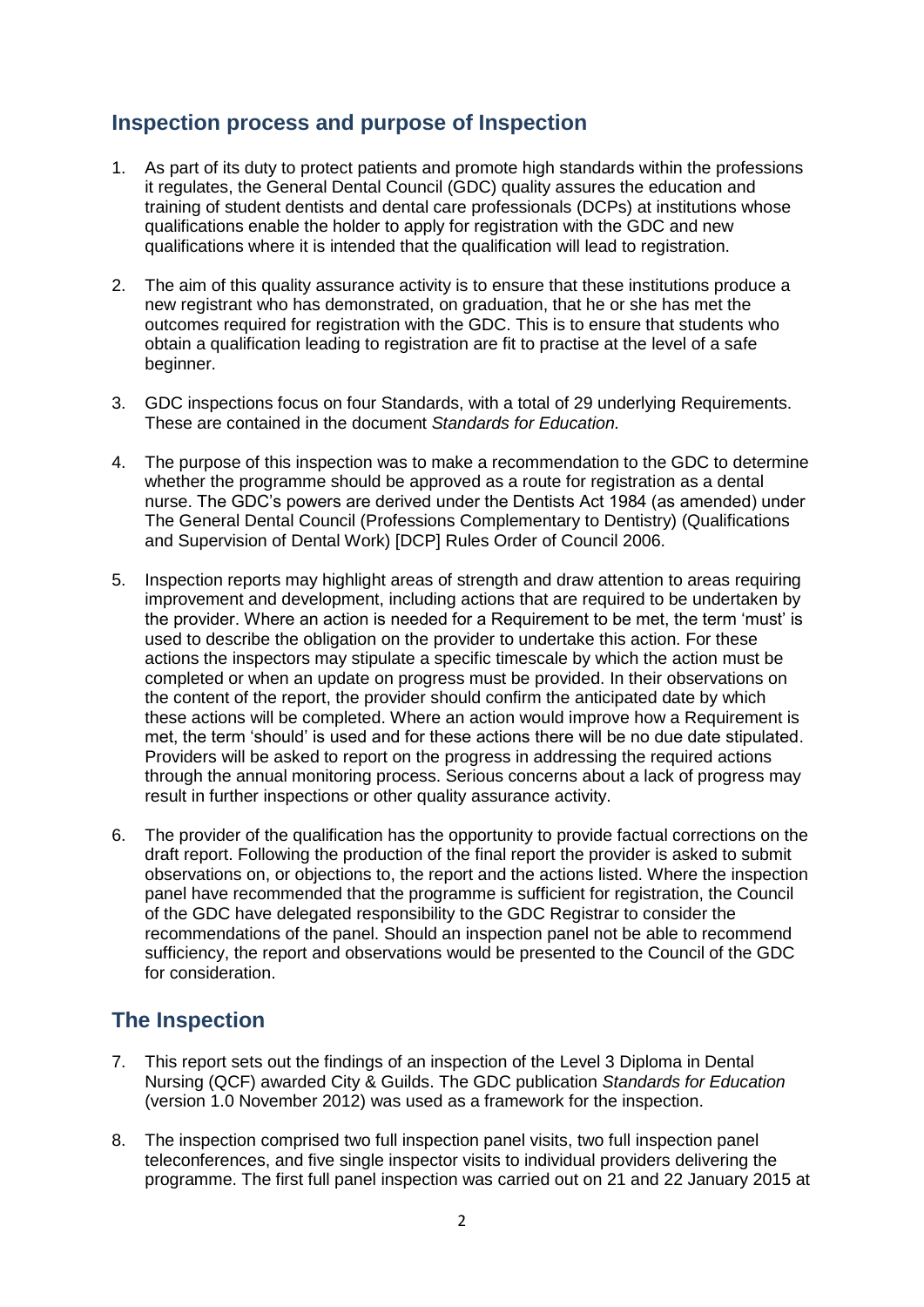the City & Guilds offices in London, the second occurred on 2 and 3 June at JG Plummer & Associates, a practice based provider in Great Yarmouth.

- 9. Between January and June, the inspectors convened two remote meetings (via teleconference) with all External Quality Assurers (EQAs) for City & Guilds; and two internal Quality Assurers (IQAs) from panel chosen providers. During the same period the two registrant members of the panel attended five EQA visits to observe City & Guilds' processes for quality assuring delivery and assessment, and to view student logbooks.
- 10. This report contains the panel's findings following the whole range of visits and teleconferences. In addition, the inspectors reviewed supporting documentation prepared by the City & Guilds, and their providers, to evidence how the individual Requirements under the *Standards for Education* had been met.

# **Overview of Qualification**

- 11. The City & Guilds Level 3 Diploma in Dental Nursing (QCF) has been designed to meet the learning outcomes in the GDC's latest curriculum document, *Preparing for Practice* (published in late 2011). It became a live qualification in February 2014. As of January 2015, there were 50 providers approved to deliver the award, with around 1000 students registered to date. This number is expected to grow quickly as all City & Guild providers make the change from the older style diploma. The expectation is that there will eventually be in the region of 126 centres, registering between 1200 to 2200 students per year.
- 12. The qualification is made up of 11 practical units which are assessed in a student portfolio and four knowledge based units that are tested by online examinations.
- 13. The programme takes 12 months to two years to complete, depending on the prior experience of a learner and whether they are studying full time or part time. The inspectors identified three teaching models based on where a student is enrolled on the award.
	- Regional corporate providers such as JG Plummer employ student dental nurses and schedule them on clinics in local practices. Their contracts of employment include conditions of learning. Teaching appears to be delivered through classroom contact and eLearning.
	- Dental hospitals such as Birmingham use the various placement opportunities for students to get a breadth of experience on clinic. Teaching appears to be delivered through daytime classroom sessions.
	- College providers such as Tameside have day and evening classes for students who are predominantly trained in General Dental Practices in the local area.

# **Evaluation of Qualification against the** *Standards for Education*

14. As stated above, the *Standards for Education* were used as a framework for this inspection. The provider was requested to undertake a self-evaluation of the programme against the individual Requirements under the *Standards for Education*. This involved stating whether each Requirement was met, partly met or not met; and to provide evidence in support of their evaluation. The inspection panel examined this evidence,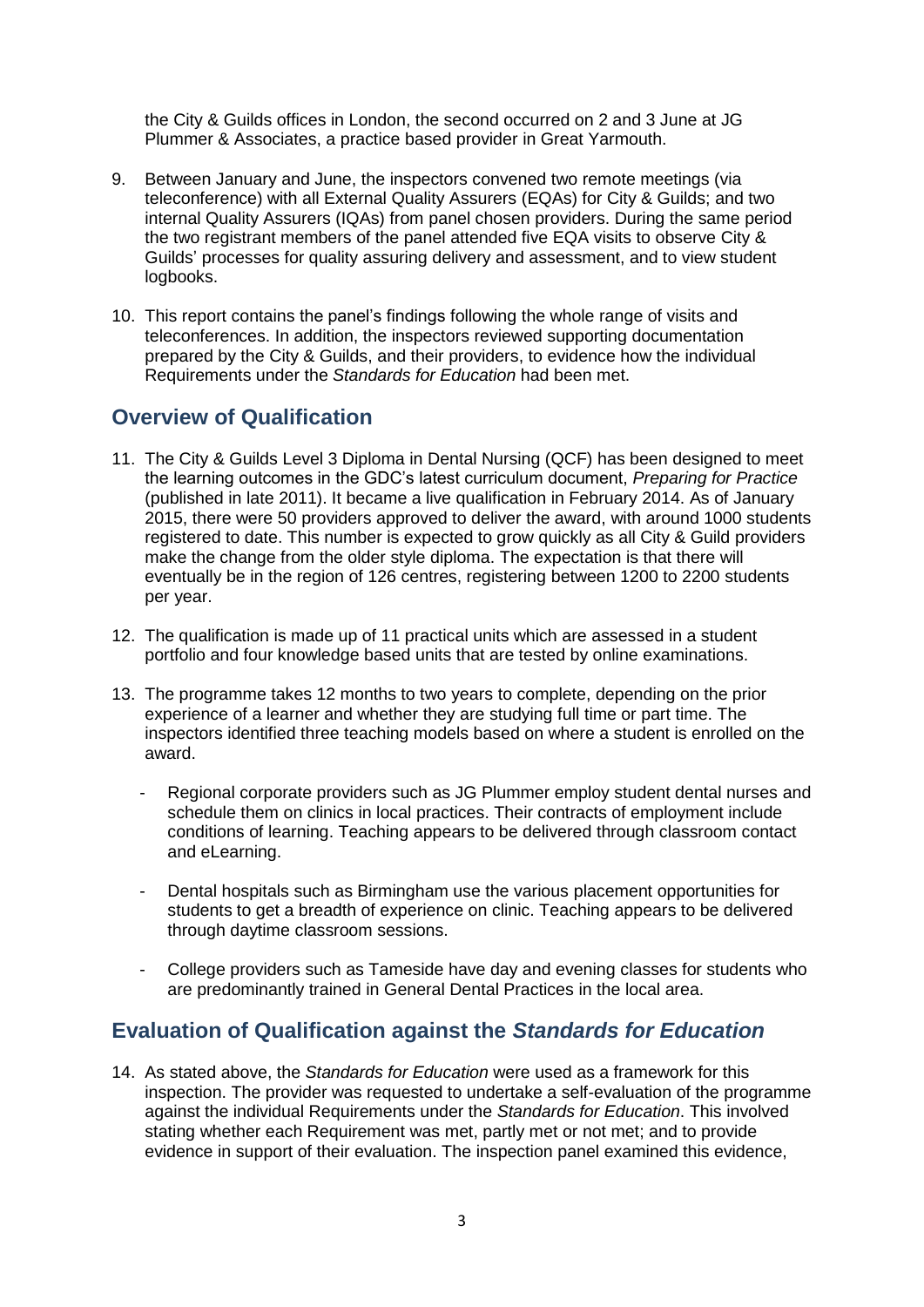requested further documentary evidence and gathered further evidence from discussions with staff and students.

- 15. When applying the GDC *Standards for Education*, the inspectors were mindful of the awarding body structure which has City & Guilds creating a programme framework for regional centres to deliver. It was accepted that this arrangement spanned a number of formats based across three primary sites - corporate providers, dental hospitals, and local colleges. Each type of educational set-up was visited over the inspection period to review student portfolios and City & Guilds' quality assurance mechanisms. Teleconferences with key personnel from randomly selected centres were also incorporated into the inspectors' consideration of the award.
- 16. The inspection panel used the following descriptors to reach a decision on the extent to which the Level 3 Diploma in Dental Nursing (QCF) awarded City & Guilds meets each Requirement:

#### A Requirement is **met** if:

"There is sufficient appropriate evidence derived from the inspection process. This evidence provides the inspectors with broad confidence that the provider demonstrates the Requirement. Information gathered through meetings with staff and students is supportive of documentary evidence and the evidence is robust, consistent and not contradictory. There may be minor deficiencies in the evidence supplied but these are likely to be inconsequential."

#### A Requirement is **partly met** if:

"Evidence derived from the inspection process is either incomplete or lacks detail and, as such, fails to convince the inspection panel that the provider fully demonstrates the Requirement. Information gathered through meetings with staff and students may not fully support the evidence submitted or there may be contradictory information in the evidence provided. There is, however, some evidence of compliance and it is likely that either (a) the appropriate evidence can be supplied in a short time frame, or, (b) any deficiencies identified can be addressed and evidenced in the annual monitoring process."

#### A Requirement is **not met** if:

"The provider cannot provide evidence to demonstrate a Requirement or the evidence provided is not convincing. The information gathered at the inspection through meetings with staff and students does not support the evidence provided or the evidence is inconsistent and/or incompatible with other findings. The deficiencies identified are such as to give rise to serious concern and will require an immediate action plan from the provider. The consequences of not meeting a Requirement in terms of the overall sufficiency of a programme will depend upon the compliance of the provider across the range of Requirements and the possible implications for public protection."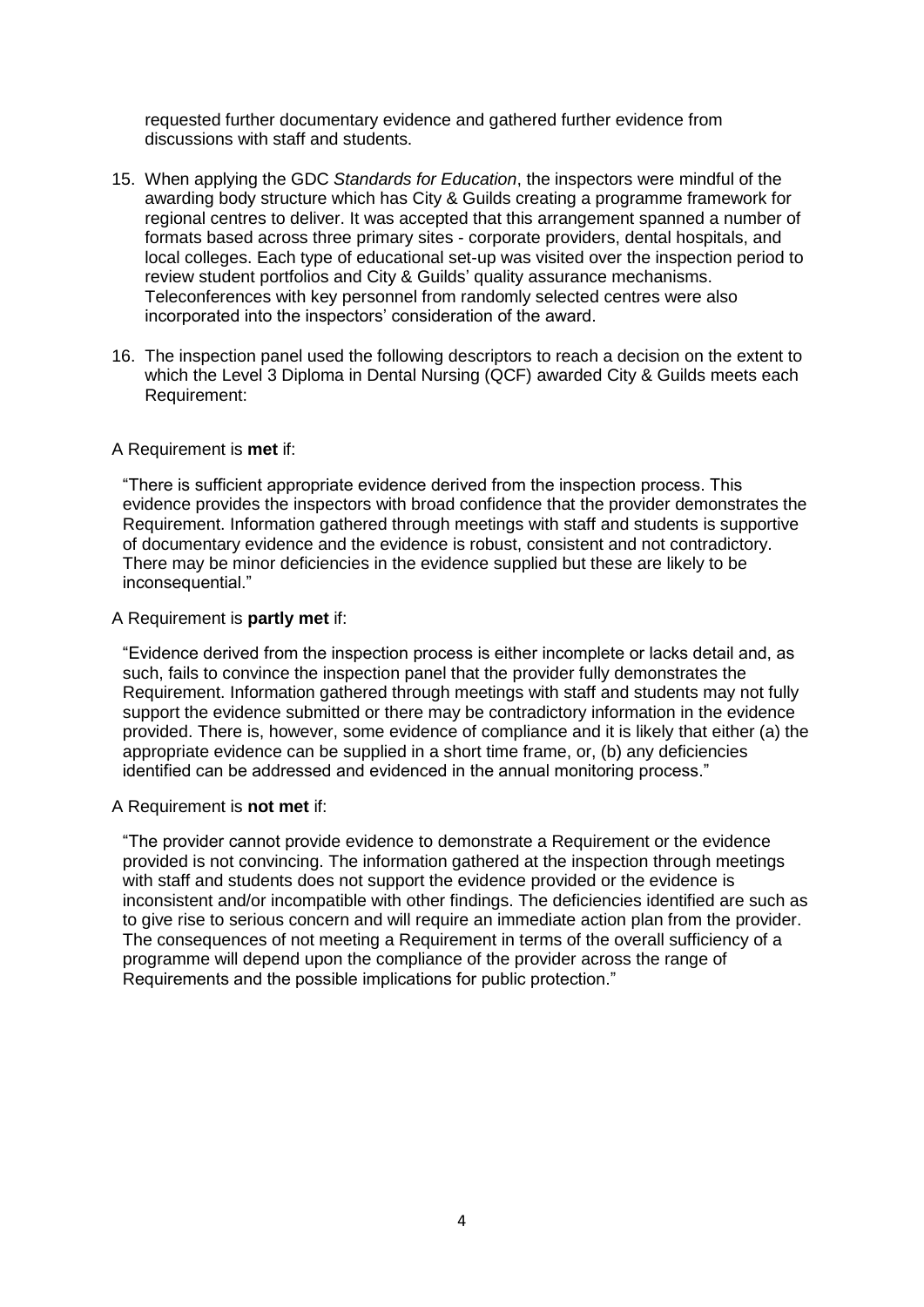| <b>Standard 1 - Protecting patients</b><br>Providers must be aware of their duty to protect the public. Providers must ensure that<br>patient safety is paramount and care of patients is of an appropriate standard. Any risk                                                                                                                                                                                        |                                           |  |  |  |
|-----------------------------------------------------------------------------------------------------------------------------------------------------------------------------------------------------------------------------------------------------------------------------------------------------------------------------------------------------------------------------------------------------------------------|-------------------------------------------|--|--|--|
| to the safety of patients and their care by students must be minimised<br><b>Requirements</b>                                                                                                                                                                                                                                                                                                                         | <b>Partly</b><br><b>Not</b><br><b>Met</b> |  |  |  |
|                                                                                                                                                                                                                                                                                                                                                                                                                       | met<br>met                                |  |  |  |
| Students will provide patient care only when they have<br>1.<br>demonstrated adequate knowledge and skills. For clinical<br>procedures, the student should be assessed as competent in<br>the relevant skills at the levels required in the pre-clinical<br>environments prior to treating patient                                                                                                                    |                                           |  |  |  |
| 2. Patients must be made aware that they are being treated by<br>students and give consent                                                                                                                                                                                                                                                                                                                            |                                           |  |  |  |
| Students will only provide patient care in an environment<br>3.<br>which is safe and appropriate. The provider must comply with<br>relevant legislation and requirements regarding patient care                                                                                                                                                                                                                       |                                           |  |  |  |
| When providing patient care and services, students are to be<br>4.<br>supervised appropriately according to the activity and the<br>student's stage of development                                                                                                                                                                                                                                                    |                                           |  |  |  |
| Supervisors must be appropriately qualified and trained.<br>5.<br>Clinical supervisors must have appropriate general or<br>specialist registration with a regulatory body                                                                                                                                                                                                                                             |                                           |  |  |  |
| Students and those involved in the delivery of education and<br>6.<br>training must be encouraged to raise concerns if they identify<br>any risks to patient safety                                                                                                                                                                                                                                                   |                                           |  |  |  |
| 7. Should a patient safety issue arise, appropriate action must be<br>taken by the provider                                                                                                                                                                                                                                                                                                                           |                                           |  |  |  |
| Providers must have a student fitness to practise policy and<br>8.<br>apply as required. The content and significance of the student<br>fitness to practise procedures must be conveyed to students<br>and aligned to GDC student fitness to practise guidance. Staff<br>involved in the delivery of the programme should be familiar<br>with the GDC Student Fitness to Practise Guidance                            |                                           |  |  |  |
| <b>GDC comments</b>                                                                                                                                                                                                                                                                                                                                                                                                   |                                           |  |  |  |
| Requirement 1: Students will provide patient care only when they have demonstrated<br>adequate knowledge and skills. For clinical procedures, the student should be assessed<br>as competent in the relevant skills at the levels required in the pre-clinical environments<br>prior to treating patient (Requirement Met)<br>repeation panel was assured that condidates would be involved in patient care only when |                                           |  |  |  |

The inspection panel was assured that candidates would be involved in patient care only when they had demonstrated the adequate knowledge and skills. To some extent this was considered by the provider or employer at the initial stages of accepting a person on to the diploma. The inspectors noted that Individual centres had different intake policies but there was always some evaluation of a student's suitability for a role as a dental nurse in training,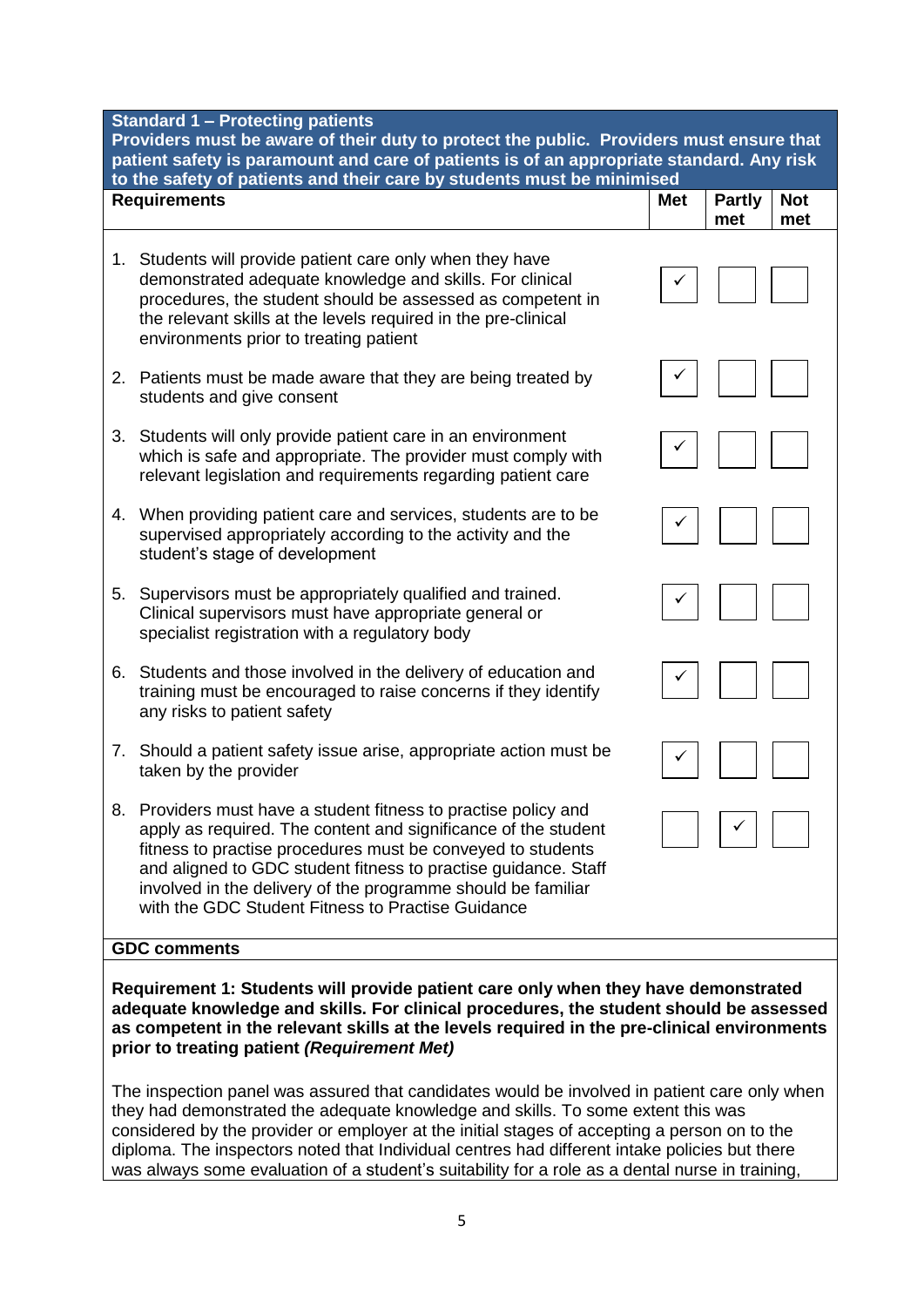which included an interview and could include aptitude tests. The GDC permits dental nurses in training to work if they are waiting to start a registrable qualification.

Once accepted onto the programme, the inspectors heard from staff and students that an initial assessment of skills and experience was made before the programme of study commenced. This identified the specific training needs of candidates, the support and guidance the student would require, and an evaluation of any Recognition of Prior Learning (RPL).

The inspectors saw evidence that student inductions took place at each of the providers that were seen during the inspection period. A checklist in the student portfolios was followed and signed-off with signature from the learners, a work place mentor and the training provider. Although there could be some degree of variation from provider to provider, the inspectors were assured that all students would undertake an initial programme of study that included core topics such as patient safety, confidentiality, and working in a clinical area.

The External Quality Assurers (EQAs) held responsibility for reviewing the suitability of the local induction procedures. EQAs were GDC registrants employed by City & Guilds to run the schedule of on-site visits to quality assure all aspects of delivery of the diploma. The inspectors were informed that, should an EQA find any deficiencies in the area of induction, an action plan would be devised with further training for the provider to complete within a short, monitored time frame.

#### **Requirement 2: Patients must be made aware that they are being treated by students and give consent** *(Requirement Met)*

Within the sample of providers visited, the inspection panel felt that there was consistent evidence to show patients were being made aware that a student dental nurse was assisting with their treatment. The initial evidence cited by City & Guilds was their document *Supporting Customer Excellence Centre Manual*. This guidance stated that assessors must ensure that any member of the public involved in the student's assessment gives informed consent, especially if there is any risk of intrusion into areas of privacy and/or confidentiality.

Initially, the inspectors were concerned that this remit for obtaining consent was too narrow but were reassured by the broader scope of consent being obtained at the providers visited. Name badges clearly indicated a candidate was in training and patients were informed in advance that a student nurse would be assisting the dentist. There was evidence that this aspect was checked by the EQAs on their visits. The panel felt that, within the context of the relationship between a patient and a dental nurse, this level of identification and consent was appropriate.

#### **Requirement 3: Students will only provide patient care in an environment which is safe and appropriate. The provider must comply with relevant legislation and requirements regarding patient care** *(Requirement Met)*

The inspection panel saw evidence that all centres and practices went though an accreditation process to deliver the diploma. A standard Qualification Approval Process was followed that tested the suitability of the clinical areas and staff resources for supervision and assessment. Centres were required to have appropriate Health & Safety policies and procedures which included ensuring that work environments were safe and complied with all relevant legislation. Centres had responsibility to ensure that workplaces were regularly monitored through internal quality assurance mechanisms. This facet is routinely checked during EQA visits.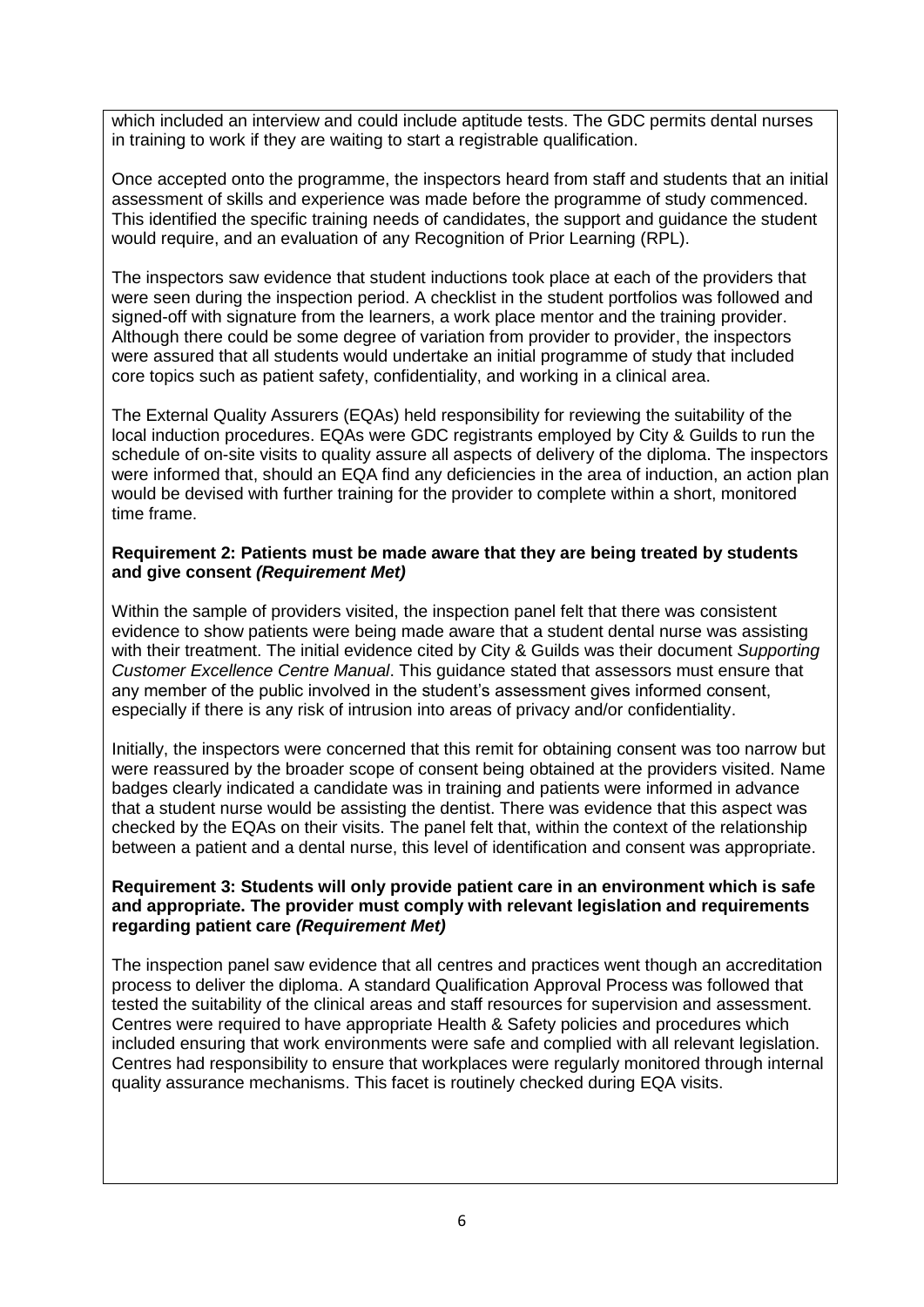#### **Requirement 4: When providing patient care and services, students are to be supervised appropriately according to the activity and the student's stage of development** *(Requirement Met)*

The inspection panel was told that it was a requirement from City & Guilds that all centres must have agreements in place with workplaces that specified roles and responsibilities. There was evidence that centres must confirm that students have workplace mentors who will liaise with the primary assessor to ensure an appropriate level of supervision was maintained at all times. The IQAs held responsibility for internally monitoring supervision and support for their students. This area was then audited during EQA visits to ensure compliance.

The inspectors discussed supervision and support with some students and members of staff and felt there was a strong understanding of the need for tailored supervision according to a candidate's needs and stage of development. The inspectors were confident that any deficiencies in this respect would be highlighted and addressed within the local procedures, or flagged during an EQA visit.

### **Requirement 5: Supervisors must be appropriately qualified and trained. Clinical supervisors must have appropriate general or specialist registration with a regulatory body** *(Requirement Met)*

The inspection panel saw evidence that City & Guilds placed an expectation on their centres for students to be supervised by appropriately qualified supervisors at all times. Resource requirements for centres stated that staff delivering the qualification should be able to demonstrate that they meet the following occupational expertise requirements:

- Be occupationally competent or technically knowledgeable in the areas for which they are delivering training and/or have experience of providing training. This knowledge must be current and to the same level as the training being delivered;
- Hold a qualification recognised by the General Dental Council for registration and demonstrate on-going occupational competence;
- Have recent relevant experience in the specific area they will be assessing and up to date knowledge of the legislation pertaining to decontamination within the relevant sector.

The inspectors were told that centre staff may undertake more than one role, for example tutor and assessor or internal quality assurer, but cannot internally verify their own assessments. It was seen that this area was once again audited during EQA visits.

#### **Requirement 6: Students and those involved in the delivery of education and training must be encouraged to raise concerns if they identify any risks to patient safety** *(Requirement Met)*

The inspection panel considered there to be a good understanding of the importance of raising concerns in their discussions with staff, students, IQAs and EQAs.

Formal teaching of the student responsibility to raise concerns was seen in Unit 302: *The role and responsibility of a dental nurse*. It included a learning outcome entitled *Understand the role and responsibility of a dental nurse*, which covered safeguarding patients from harm, consequences of unprofessional behaviour and safe working practices.

The inspectors noted that City & Guilds relied on the duty of care of assessors and focused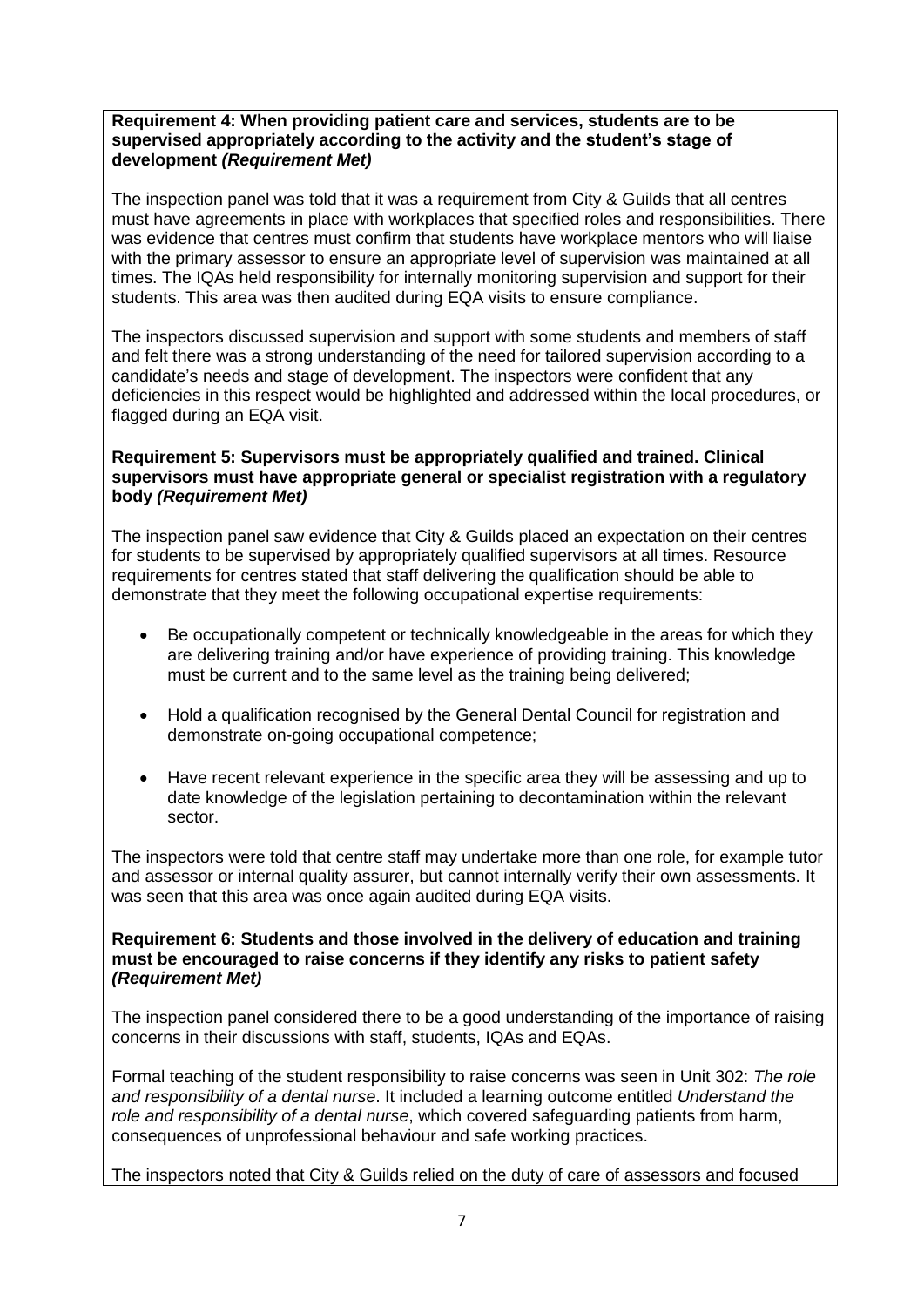their guidance on stopping assessments where patient safety was at risk. There was a stated expectation that assessors should report any such concerns to a workplace supervisor and to the centre's IQA.

The inspectors felt that the City & Guilds guidance was of a more narrow focus than was actually seen to be occurring in practice. IQAs reported a wider remit that covered day to day delivery for each student on the programme. There was an understanding that the reporting of concerns must be encouraged and proactively monitored at a practice level. This sentiment was echoed by all EQAs, who expected to be able to review a log of any patient safety concerns and relevant literature for how matters were managed. This was consistently described by individuals involved across the three teaching models of private provider, dental hospital, and college-based delivery.

The inspectors agreed that City & Guilds should review its guidance to reflect more accurately what was happening operationally. More comprehensive guidance for students and staff to raise concerns, in line with the current understanding of the IQAs and EQAs, would add further value to the programme in this area.

### **Requirement 7: Should a patient safety issue arise, appropriate action must be taken by the provider** *(Requirement Met)*

The inspection panel was confident that appropriate action would be taken by City & Guilds should a patient safety issue arise. IQAs, EQAs, local staff and students offered assurances that, should they come forward with a patient safety issue, the management at centre level and City & Guilds could be trusted to take all necessary action. In corroboration, senior management at City & Guilds showed confidence in the IQA and EQA systems, which the inspectors were told would be used to manage any patient safety incidents with targeted action plans, training and/or referrals, in the more serious cases, for fitness to practise action.

As outlined in the previous Requirement (6), IQAs and EQAs described a consistent approach to reporting patient safety concerns and managing them at the centre level. However, the inspectors had some concerns that detailed examples were limited and the EQA process appeared somewhat at arms length with no overall central record held by City & Guilds. While the inspectors appreciated the diploma was offered nationwide, in a variety of formats, it was felt that there should be closer recording of the nature of patient safety incidents occurring in regard to student dental nurses. Recording such data in more detail would provide practice level information that could identify gaps or patterns of behaviour and be fed back into the curriculum at a strategic level. The inspectors agreed that this could be of real value to the diploma as the programme develops.

**Requirement 8: Providers must have a student fitness to practise policy and apply as required. The content and significance of the student fitness to practise procedures must be conveyed to students and aligned to GDC student fitness to practise guidance. Staff involved in the delivery of the programme should be familiar with the GDC Student Fitness to Practise Guidance** *(Requirement Part Met)*

The inspection panel was informed that City & Guilds expected centres to have a policy concerning students' fitness to practice in order to comply with GDC requirements; and that this should be communicated to staff and students as part of the programme of delivery. It was within the EQA's remit to check that the policy was in place and monitor how centre staff and students were made aware of the procedures.

The inspectors agreed that the IQAs, EQAs, staff and students showed a good awareness of their respective responsibilities in conveying and understanding fitness to practise policy. However, the inspectors felt that City & Guilds needed to be more involved in this key aspect of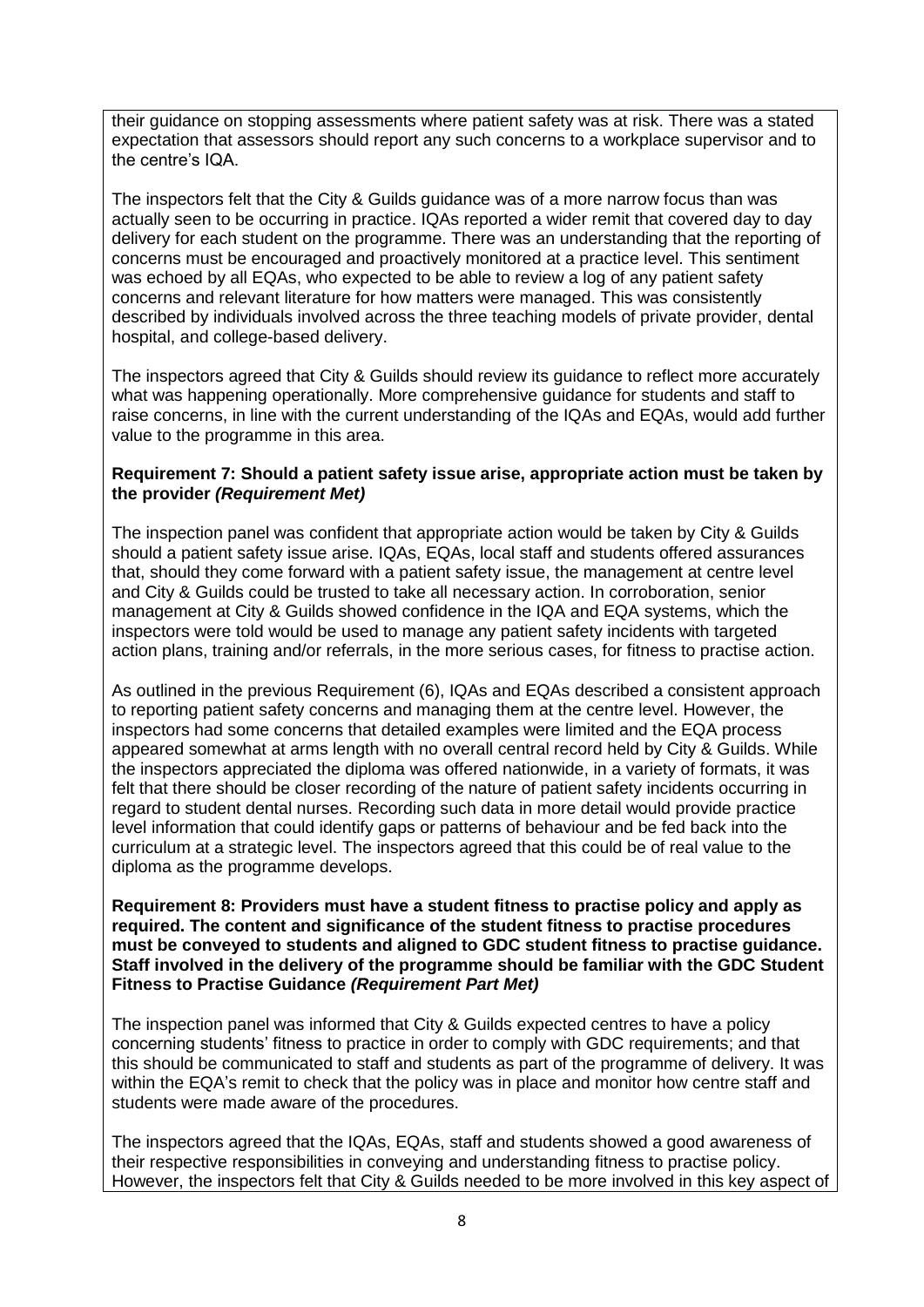the programme and take a lead in defining appropriate policy. While the expectation on local providers provided some assurances, it was agreed that there must be more centralised management at awarding body level that included the annual recording of all incidents of student fitness to practise in relation to the diploma. Such data was not available at the inspection, which was disappointing. In light of the culture change across the health care sector since the publication of the Francis Report (February 2013), the inspectors felt it was now a reasonable expectations for providers to be in a position to audit the most serious breaches of professional standards by their students, where fitness to join the GDC register had been questioned. Such information will be an expectation for all future GDC annual monitoring exercises.

| <b>Actions</b> |                                                                                                                                                                                                                                                                                                                                                                                 |                                                                                         |
|----------------|---------------------------------------------------------------------------------------------------------------------------------------------------------------------------------------------------------------------------------------------------------------------------------------------------------------------------------------------------------------------------------|-----------------------------------------------------------------------------------------|
| Req.           | <b>Actions for the provider</b>                                                                                                                                                                                                                                                                                                                                                 | <b>Due Date</b>                                                                         |
| <b>Number</b>  |                                                                                                                                                                                                                                                                                                                                                                                 | (if applicable)                                                                         |
| $\mathbf{2}$   | City & Guilds should revise its Qualification Handbook to reflect the<br>procedures for identifying student dental nurses that were seen in<br>operation within practices and centres delivering the diploma. Name<br>badges and other appropriate signifiers should be made mandatory<br>for all clinical environments a dental nurse in training works in                     | Update to be<br>provided<br>through the<br>2016 GDC<br>Annual<br>Monitoring<br>exercise |
| 6              | City & Guilds should revise its Qualification Handbook to reflect the<br>attitudes and good practices in relation to raising concerns that<br>were seen in operation at practice and centre levels. Formal<br>guidance for students and staff to raise concerns, in line with the<br>current understanding of IQAs and EQAs, should be developed at<br>the earliest opportunity | Update to be<br>provided<br>through the<br>2016 GDC<br>Annual<br>Monitoring<br>exercise |
| 8              | City & Guilds must provide an annual summary of all issues of<br>student fitness to practise across their centres. This information will<br>be an expectation for all future GDC annual monitoring exercises.                                                                                                                                                                   | Update to be<br>provided<br>through the<br>2016 GDC<br>Annual<br>Monitoring<br>exercise |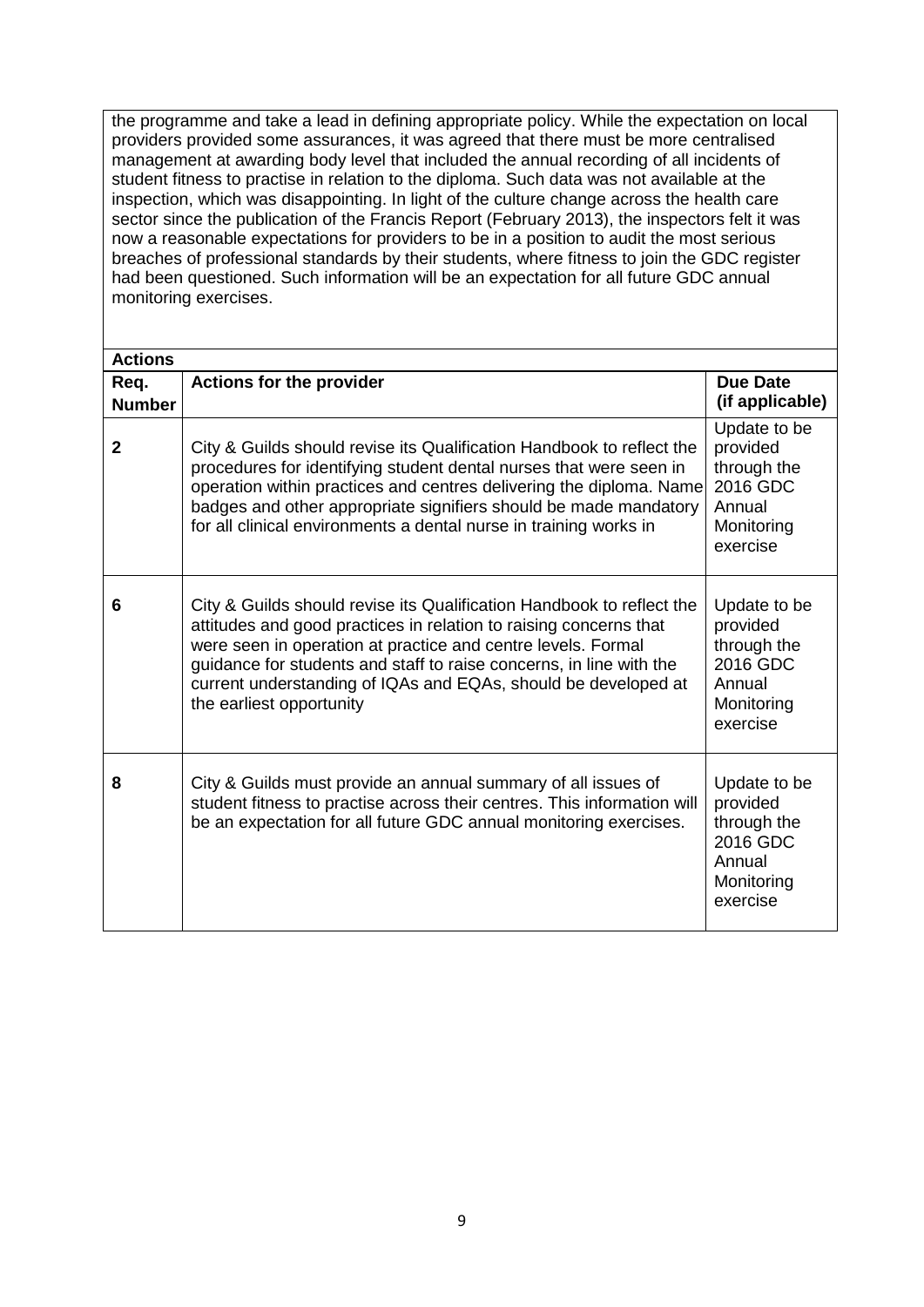| Standard 2 - Quality evaluation and review of the programme<br>The provider must have in place effective policy and procedures for the monitoring and<br>review of the programme                                                                                                                                                                                                               |            |                      |                   |
|------------------------------------------------------------------------------------------------------------------------------------------------------------------------------------------------------------------------------------------------------------------------------------------------------------------------------------------------------------------------------------------------|------------|----------------------|-------------------|
| <b>Requirements</b>                                                                                                                                                                                                                                                                                                                                                                            | <b>Met</b> | <b>Partly</b><br>met | <b>Not</b><br>met |
| The provider will have a framework in place that details how it<br>9.<br>manages the quality of the programme which includes<br>making appropriate changes to ensure the curriculum<br>continues to map across to the latest GDC outcomes and<br>adapts to changing legislation and external guidance. There<br>must be a clear statement about where responsibility lies for<br>this function |            |                      |                   |
| 10. The provider will have systems in place to quality assure<br>placements                                                                                                                                                                                                                                                                                                                    |            |                      |                   |
| 11. Any problems identified through the operation of the quality<br>management framework must be addressed as soon as<br>possible                                                                                                                                                                                                                                                              |            |                      |                   |
| 12. Should quality evaluation of the programme identify any<br>serious threats to the students achieving learning outcomes<br>through the programme, the GDC must be notified at the<br>earliest possible opportunity                                                                                                                                                                          |            |                      |                   |
| 13. Programmes must be subject to rigorous internal and external<br>quality assurance procedures                                                                                                                                                                                                                                                                                               |            |                      |                   |
| 14. External examiners must be utilised and must be familiar with<br>the learning outcomes and their context. Providers should<br>follow QAA guidelines on external examining where<br>applicable                                                                                                                                                                                              |            |                      |                   |
| 15. Providers must consider and, where appropriate, act upon<br>concerns raised or formal reports on the quality of education<br>and assessment                                                                                                                                                                                                                                                |            |                      |                   |
| <b>GDC comments</b>                                                                                                                                                                                                                                                                                                                                                                            |            |                      |                   |
| Requirement 9: The provider will have a framework in place that details how it manages<br>the quality of the programme which includes making appropriate changes to ensure the<br>curriculum continues to map across to the latest GDC outcomes and adapts to<br>changing legislation and oxternal quidance. There must be a clear statement about                                             |            |                      |                   |

#### **changing legislation and external guidance. There must be a clear statement about where responsibility lies for this function** *(Requirement Met)*

The inspection panel was informed that overall responsibility for the qualification was with the Portfolio Manager, who was supported by three sector specific consultants - a Chief Examiner, a Standardisation External Quality Assurer (SEQA) and a Technical External Quality Assurer (TEQA). All three of these roles shared a responsibility for informing City & Guilds, as the Awarding Organisation, of any significant changes to legislation and GDC requirements which would impact the delivery of the qualification.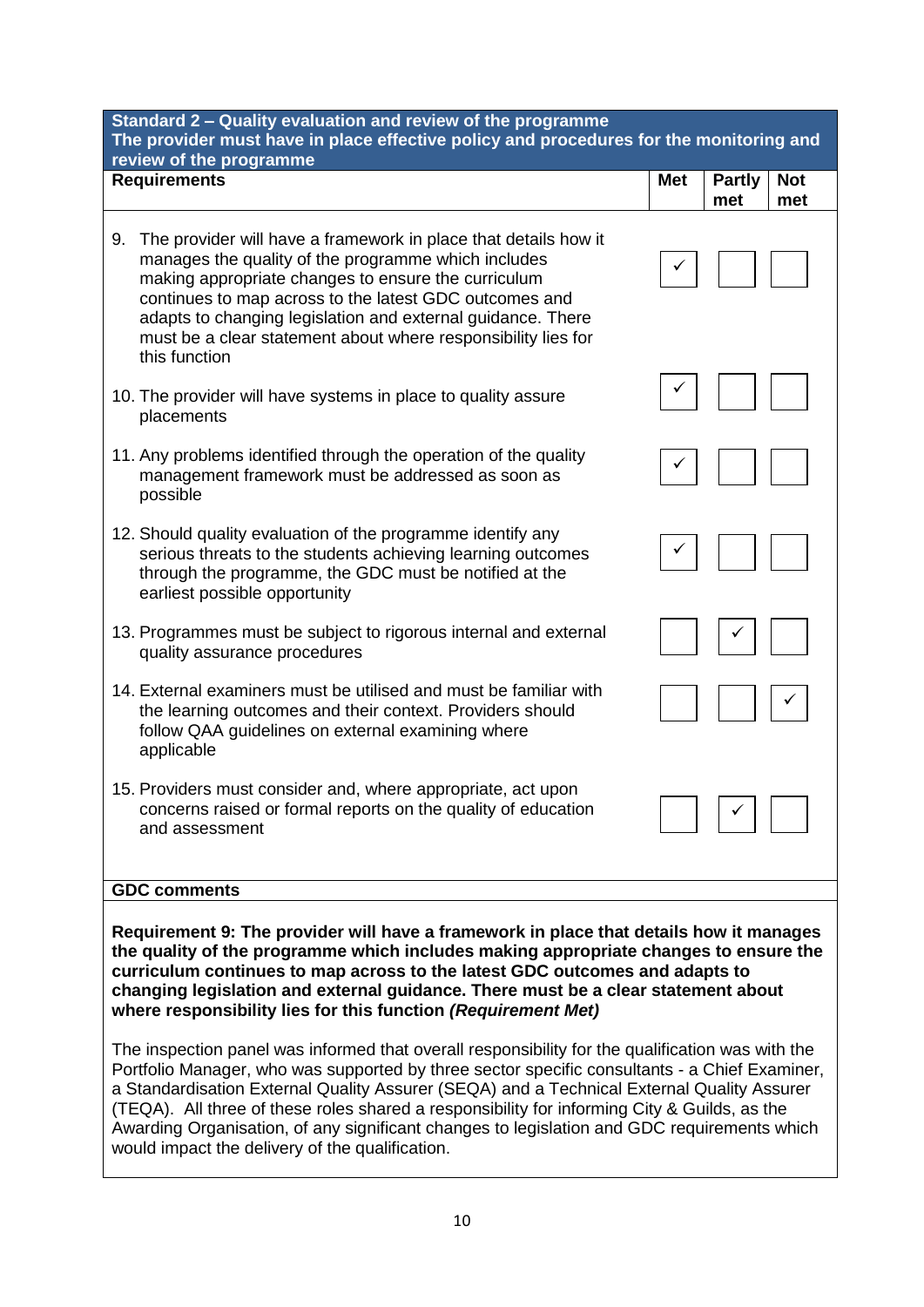Should any changes be made to the diploma, City & Guilds held the responsibility to provide updates to the assessment centres and make all necessary amendments to guidance documents, unit descriptions and remits, and any associated programme or assessment materials. It appeared the EQAs and IQAs were closely involved in such processes.

Overall, the inspectors were satisfied that the City & Guilds management framework had a suitable structure; but there was some sense that the pool of expertise currently being utilised was too small. It was seen that the same person was fulfilling the SEQA and TEQA roles in addition to performing a considerable schedule of EQA duties for a large number of centres. While benefits could be appreciated by the panel for someone being a SEQA or TEQA and also undertaking EQA visits, working in all three titles was perceived as a risk as sufficient cover was not apparent.

In addition, the inspectors were not satisfied that the Chief Examiner and a SEQA/TEQA provided an 'external' view of the diploma. The Chief Examiner was described as an internal role that scrutinised the validity of examination questions, coverage of learning outcomes and completed work to devised pass rates. This was clearly a function integral to operational delivery of the programme's assessment structure, not an outside overview of its processes. The same can be said for the SEQA/TEQA who was also fulfilling EQA responsibilities and was evidently very important to programme function. While technically these individuals may be considered external by City & Guilds, the inspectors felt that the roles could not accurately be described as 'external' as understood in the sense of appointing an external examiner to a qualification. This has impacted later Requirements (13, 14 and 22), where actions will be needed.

### **Requirement 10: The provider will have systems in place to quality assure placements** *(Requirement Met)*

The inspection panel noted that City & Guilds used a risk analysis system at what was described as Qualification level to determine the degree of quality assurance to which centres will be subjected, when delivering that qualification.

City & Guilds assigns each qualification an associated Specific Qualification Risk level on a scale of Low, Medium and High, according to a range of mitigating factors, risks and resource issues. This risk level is for internal use by City & Guilds.

It was explained to the inspectors that the specific risk category a qualification is allocated gets established by the Portfolio Team responsible for the award. This was then added to a shared Qualification Risk log that took into consideration other relevant factors such as Health & Safety, physical resources, media interests etc. This criterion is then considered, along with centre risk and local knowledge to determine the type and range of quality assurance activities to be scheduled by the quality team for each centre delivering the diploma.

City & Guilds centres wishing to offer a qualification must go through an approval process before delivery and assessment can commence, demonstrating that they have the appropriate resources to do so. Once Qualification approval is granted, centres will also be subject to ongoing quality assurance monitoring. This is undertaken for each qualification that a centre is delivering.

As part of the post-approval external quality assurance activities, centres are monitored (through desk-based activities and actual centre visits) and are awarded a Qualification Approval Risk Status for each City & Guilds qualification they deliver. This is based upon the centre's ability to meet the criteria outlined in the City & Guilds document *Our Quality Assurance Requirements*.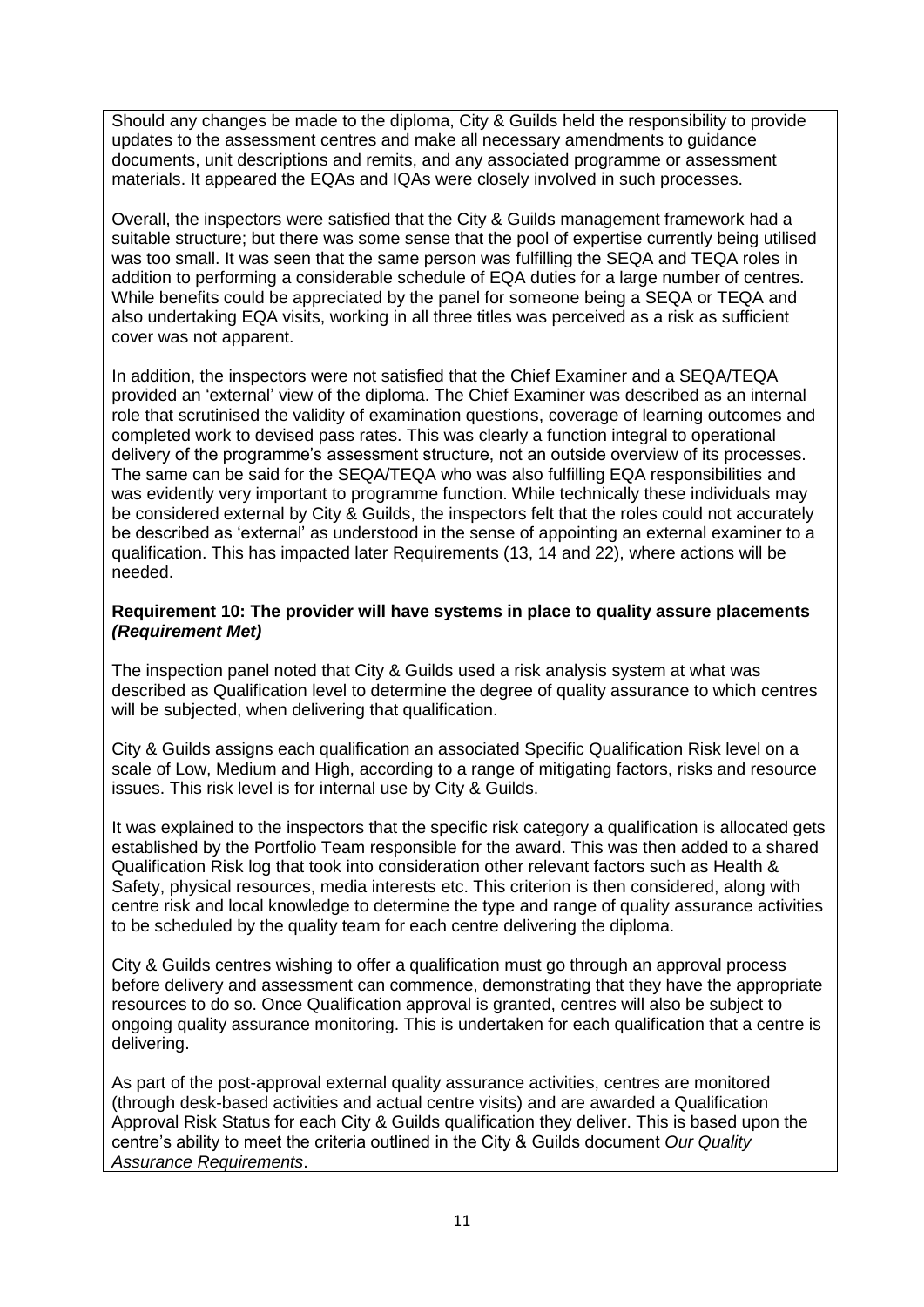Each Qualification Approval Risk Status is based on a risk-based assessment strategy, and have the following outcomes:

- **Low** The centre has the ability to register learners and claim for certificates at will. This is also known as Direct Claims Status. Any issues identified, could be easily corrected without further consequence and do not have an adverse effect on the learner.
- **Med** The centre may register learners at will. However, any claims for certification must be recommended by a City & Guilds EQA then confirmed by the quality team. Issues identified could potentially damage the integrity, credibility and validity of the qualification and/or be detrimental to the learner
- **High** The centre is unable to register or certificate learners. Issues identified could have a high impact on the integrity, credibility and validity of the qualification or the effective operation of a centre as a whole, if corrective action is not taken quickly

The inspectors heard that, at the centre level, City & Guilds placed a requirement on providers to have documented quality systems that can be audited at EQA visits. These were seen to be in place at the providers inspected.

It was observed that, when an EQA visited a centre or practice for monitoring, they completed a Centre Activity Report (CAR) that detailed how well centres were delivering and assessing learners. The inspectors reviewed the approval monitoring criteria outlined in the City & Guilds document *Our Quality Assurance Requirements* and considered the guidance appropriate. The EQA made recommendations, in the CARs, for the continuing or changing of the Qualification Approval risk status based on their findings. This was further reviewed with relevant historical information by the City & Guilds Quality Co-ordinators to confirm or amend the EQA's recommendation.

The inspectors were informed that there had been situations when centres were required to complete actions for their status to improve. Recent examples included the instance of an IQA who left a provider. This resulted in the centre's right to certificate students being suspended until a suitable replacement was employed. At another centre, the implementation of EQA-led standardisation training was seen as a result of the findings during an EQA visit. The exercise included a three month follow-up to review how well the training was being embedded.

## **Requirement 11: Any problems identified through the operation of the quality management framework must be addressed as soon as possible** *(Requirement Met)*

The inspection panel saw that the main vehicle for identifying threats to delivery at a centre and practice level was the EQA visits. The six individuals in this role are the front line of the City & Guilds quality assurance process and vital to the integrity of the diploma.

The registrant inspectors were able to attend a number of EQA visits and considered the process to be suitably robust and consistent. The centres were informed six weeks in advance that an EQA visit would be happening. A candidate list, sampling plan and staff list were requested and used to target who needed to be spoken with and what further information would be looked at.

At the visits, it was observed that EQAs held a meeting with all relevant staff and provided feedback from City & Guilds before going through a process of checking centre documentation, which included: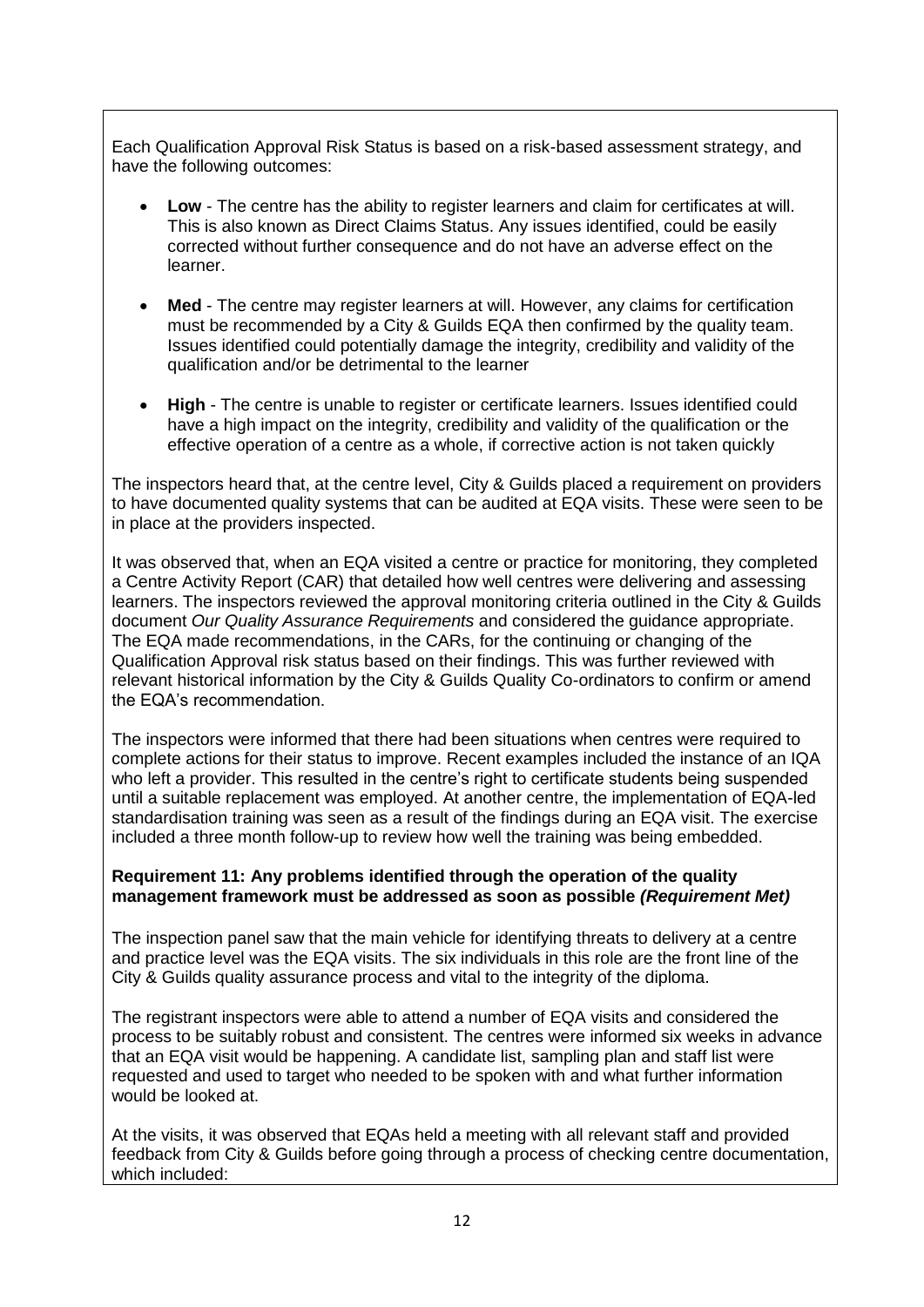- Minutes of course meetings
- Registration, CPD, training and staff support
- Correspondence with City & Guilds
- Checks to see updated material from City & Guilds was incorporated into the file and modules
- IQA-assessor feedback documentation
- Assessor and IQA role specifications
- Standardisation meeting minutes
- Staff CV
- Fitness to practise documentation
- Local QA file.

The EQA also followed up on any discrepancies found from previous visits and had the opportunity to observe teaching or interview students. In addition, the EQAs were responsible for sampling assessment decisions and the IQA's strategy for sampling student portfolios. This element of their work will be considered at Requirement 16.

The EQA report was seen to be completed within 2 days of the visit and sent to the territory office, who processed it and sent it on to relevant centre. There was an IT system, *Walled Garden*, for this to be done electronically.

The inspectors noted a lack of formal guidance literature surrounding the EQA role. Unlike the IQA role and process, which had a comprehensive City & Guilds guidance document - *Guidance on Internal Quality Assurance of Qualification* – the inspectors could not easily identify a formal role profile or guidance for an EQA. Additionally, common practices that the EQA performed were not formalised. For example, there was evidence that calibration meetings were a regular feature at centre level with EQA involvement, though City & Guilds guidance suggested this was only a potential mechanism for standardisation. Additionally, the review of student portfolios was made easier by a colour-coordinated system for marking notes on assessment sheets. Black was for student, blue was for assessor, green was for IQA, and red was for EQA. It was felt these approaches should be formally set down in the awarding body's literature.

Overall, the inspectors were assured that the EQA system was working well, with a commendable dedication demonstrated by those in the role. However, it was seen that only six individuals were responsible for a diploma that is delivered nationally. Whilst there was assurance that any problems identified through the EQA process would be addressed, the inspectors felt that City & Guilds should be mindful of the sustainability of such a small team.

Additionally, it was seen that the two most experienced EQAs were responsible for the bulk of the centres, having more than double the total amount of centres covered by the four other EQAs. The inspectors were not certain that suitable back-up strategies were in place or that succession planning had been considered in sufficient detail. Though it was heard by the panel that there was good initial training for the newer EQAs, including one shadowing visit and one supported visit, the inspectors felt that the role was so integral to the success of the diploma that extra support should be devised for less experience EQAs. Achieving a more even distribution of centres between team of EQAs should also be a short to medium-term goal.

**Requirement 12: Should quality evaluation of the programme identify any serious threats to the students achieving learning outcomes through the programme, the GDC must be notified at the earliest possible opportunity** *(Requirement Met)*

The inspection panel was satisfied by the framework outlined in earlier Requirements together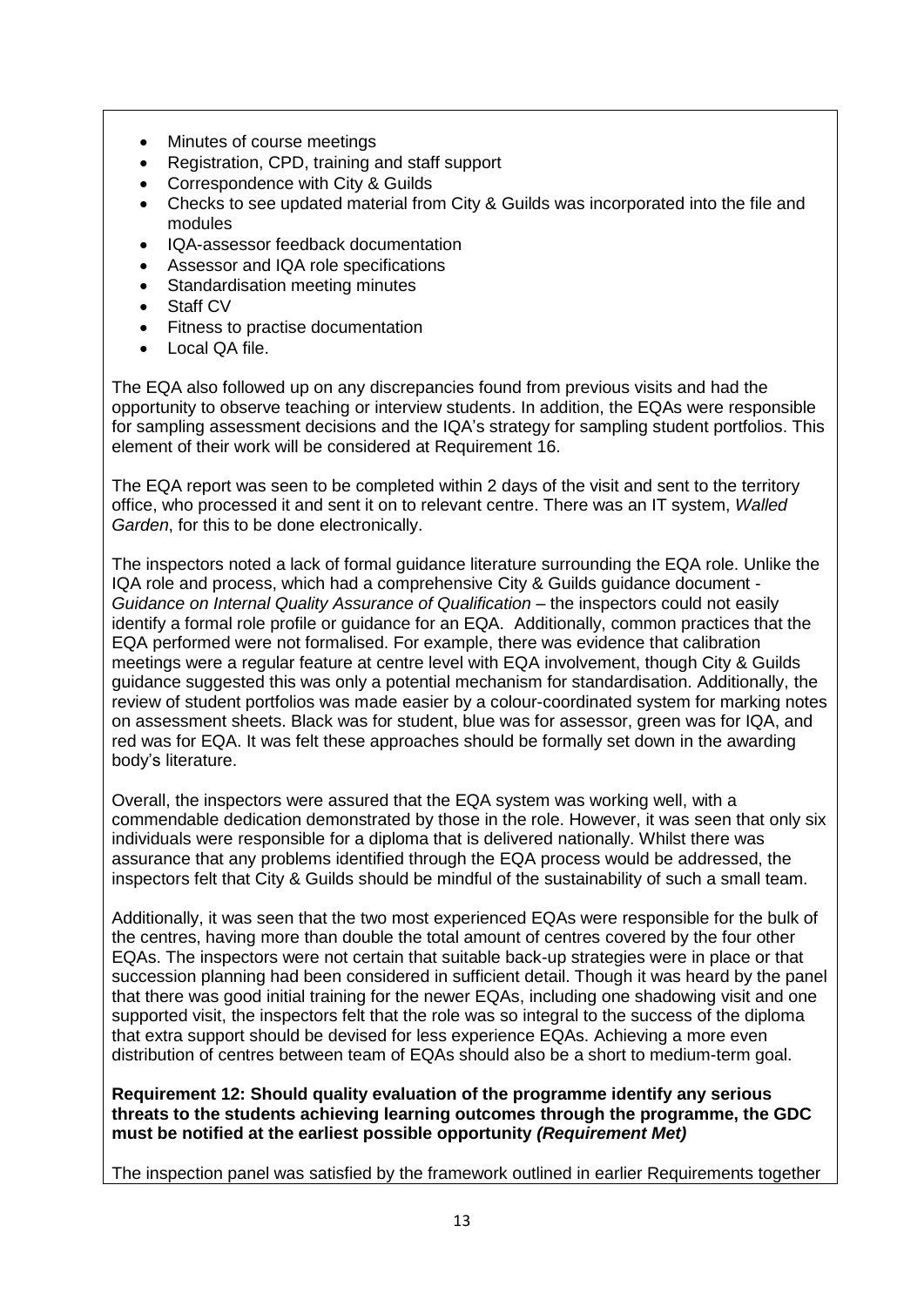with the IQAs' and EQAs' appreciation of the importance of identifying areas of risk as early as possible. Personnel at City & Guilds showed a good understanding of their responsibilities as an awarding body of a registerable qualification. The inspectors were therefore confident that any serious threats to students' achieving learning outcomes would be identified with the GDC notified at the appropriate juncture.

### **Requirement 13: Programmes must be subject to rigorous internal and external quality assurance procedures** *(Requirement Part Met)*

The inspection panel was satisfied that City & Guilds subjected its programme to a wide array of internal quality assurance, with a small but dedicated team of sector-specific personnel. At a centre level, there appeared appropriate scrutiny from City & Guilds using its risk-based system of low, medium and high categorisations outlined in Requirement 10. Nonetheless, the inspectors agreed that for this Requirement to be met, a conventional external examiner was needed as detailed at Requirement 9 and closely linked to Requirements 14 and 15.

#### **Requirement 14: External examiners must be utilised and must be familiar with the learning outcomes and their context. Providers should follow QAA guidelines on external examining where applicable** *(Requirement Not Met)*

As referenced earlier in this Standard, the programme did not have an external examiner in the conventional sense of employing someone external to the qualification (and employment of the awarding body), to review process and overall assessment strategy. The inspectors were mindful of the set-up of the award and that some degree of externality was provided by the very nature of the qualification's structure. Further assurances were provided by the quality assurance measures that had already been outlined, which satisfied the inspectors that appropriate rigour and validity was seen in the assessment outcomes. However a traditional external examiner was considered to be a vital component in any current professional qualification; and City & Guilds must work as quickly as possible to bring in an external examiner or verifier to produce an annual independent overview of the award.

#### **Requirement 15: Providers must consider and, where appropriate, act upon concerns raised or formal reports on the quality of education and assessment** *(Requirement Part Met)*

As outlined in earlier Requirements, the inspection panel reviewed evidence that indicated City & Guilds had acted on centre level concerns in relation to education and assessment through the IQA and EQA processes. Though there was no evidence to suggest that formal reports would not be addressed in similar fashion, the inspectors felt that without the possibility of reviewing external examiner reports, there was limited information for how an external quality evaluation would be processed. While every indication was seen that City & Guilds would develop an appropriate procedure for feeding such material into the programme design, the inspectors felt they could not deem this Requirement met without specific evidence in the area.

| <b>Actions</b>        |                                                                                                                                                                                                                                                                                                     |                                                                                         |
|-----------------------|-----------------------------------------------------------------------------------------------------------------------------------------------------------------------------------------------------------------------------------------------------------------------------------------------------|-----------------------------------------------------------------------------------------|
| Req.<br><b>Number</b> | <b>Actions for the provider</b>                                                                                                                                                                                                                                                                     | <b>Due Date</b><br>(if applicable)                                                      |
| 9                     | City & Guilds should review the number of dental specific experts it<br>currently utilises within its strategic framework. The work should be<br>spread across a number of appropriately qualified individuals with<br>suitable cover in place should someone become unavailable at<br>short notice | Update to be<br>provided<br>through the<br>2016 GDC<br>Annual<br>Monitoring<br>exercise |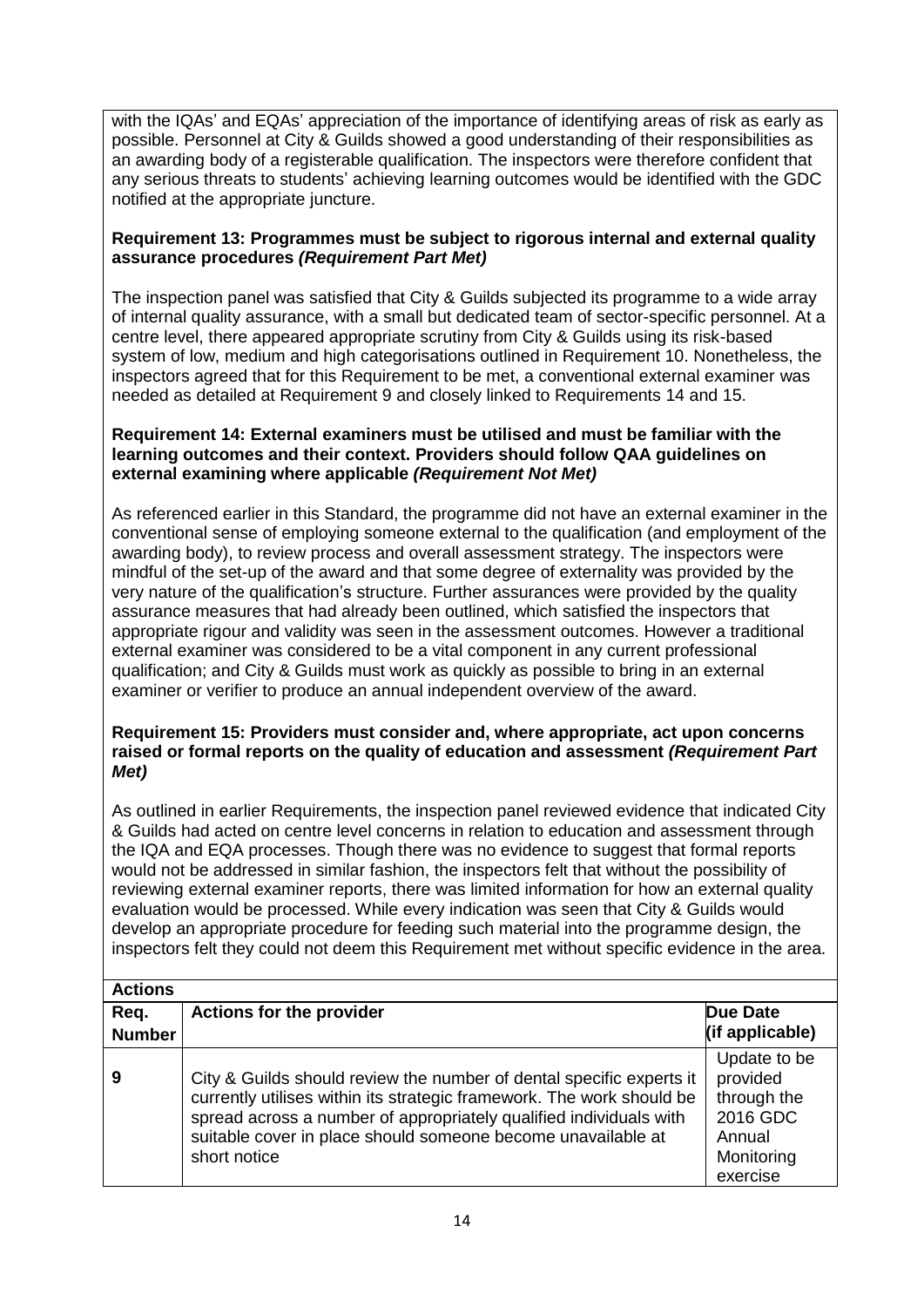| 11 | (i) City & Guilds should produce formal guidance with a role<br>specific profile for External Quality Assurers (EQAs). The<br>procedures for EQA visits should be formally captured within<br>this literature<br>(ii) City & Guilds should review whether the current provision of<br>EQAs is sufficient. Efforts should be made to ensure work is<br>spread across a number of appropriately qualified individuals<br>with suitable cover in place should someone become<br>unavailable at short notice<br>(iii) City & Guilds should review whether the current provision for<br>training new EQAs is sufficient.<br>(iv) Achieving a more even distribution of centres within the team<br>of EQAs should be a short to medium term goal for City &<br>Guilds. | Update to be<br>provided<br>through the<br>2016 GDC<br>Annual<br>Monitoring<br>exercise |
|----|------------------------------------------------------------------------------------------------------------------------------------------------------------------------------------------------------------------------------------------------------------------------------------------------------------------------------------------------------------------------------------------------------------------------------------------------------------------------------------------------------------------------------------------------------------------------------------------------------------------------------------------------------------------------------------------------------------------------------------------------------------------|-----------------------------------------------------------------------------------------|
| 14 | City & Guilds must work as quickly as possible to bring in an<br>external examiner or verifier to produce an annual independent<br>overview of the award. This must follow the traditional structure of<br>an external examiner with annual reports available for scrutiny by<br>outside auditors                                                                                                                                                                                                                                                                                                                                                                                                                                                                |                                                                                         |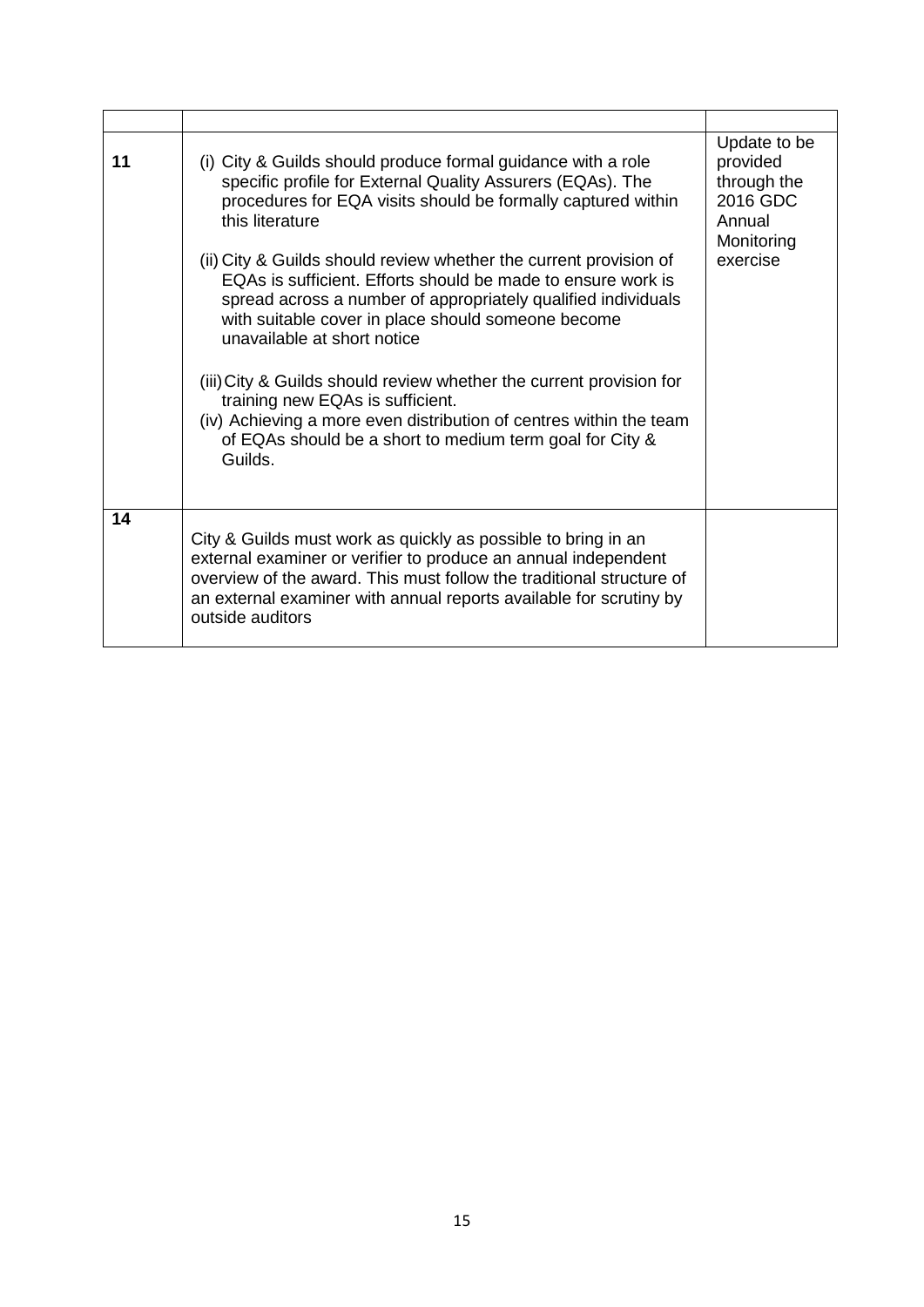| <b>Standard 3- Student assessment</b><br>Assessment must be reliable and valid. The choice of assessment method must be<br>appropriate to demonstrate achievement of the GDC learning outcomes. Assessors                                                                                                                                                                                                  |            |                                           |  |
|------------------------------------------------------------------------------------------------------------------------------------------------------------------------------------------------------------------------------------------------------------------------------------------------------------------------------------------------------------------------------------------------------------|------------|-------------------------------------------|--|
| must be fit to perform the assessment task<br><b>Requirements</b>                                                                                                                                                                                                                                                                                                                                          | <b>Met</b> | <b>Partly</b><br><b>Not</b><br>met<br>met |  |
| 16. To award the qualification, providers must be assured that<br>students have demonstrated attainment across the full range<br>of learning outcomes, at a level sufficient to indicate they are<br>safe to begin practice. This assurance should be underpinned<br>by a coherent approach to aggregation and triangulation, as<br>well as the principles of assessment referred to in these<br>standards |            |                                           |  |
| 17. The provider will have in place management systems to plan,<br>monitor and record the assessment of students throughout<br>the programme against each of the learning outcomes                                                                                                                                                                                                                         |            |                                           |  |
| 18. Assessment must involve a range of methods appropriate to<br>the learning outcomes and these should be in line with<br>current practice and routinely monitored, quality assured and<br>developed                                                                                                                                                                                                      |            |                                           |  |
| 19. Students will have exposure to an appropriate breadth of<br>patients/procedures and will undertake each activity relating<br>to patient care on sufficient occasions to enable them to<br>develop the skills and the level of competency to achieve the<br>relevant GDC learning outcomes                                                                                                              |            |                                           |  |
| 20. The provider should seek to improve student performance by<br>encouraging reflection and by providing feedback <sup>1</sup>                                                                                                                                                                                                                                                                            |            |                                           |  |
| 21. Examiners/assessors must have appropriate skills,<br>experience and training to undertake the task of assessment,<br>appropriate general or specialist registration with a regulatory<br>body                                                                                                                                                                                                          |            |                                           |  |
| 22. Providers must ask external examiners to report on the extent<br>to which assessment processes are rigorous, set at the<br>correct standard, ensure equity of treatment for students and<br>have been fairly conducted                                                                                                                                                                                 |            |                                           |  |
| 23. Assessment must be fair and undertaken against clear<br>criteria. Standard setting must be employed for summative<br>assessments                                                                                                                                                                                                                                                                       |            |                                           |  |
| 24. Where appropriate, patient/peer/customer feedback<br>should contribute to the assessment process                                                                                                                                                                                                                                                                                                       |            |                                           |  |

**.** 

 $1$  Reflective practice should not be part of the assessment process in a way that risks effective student use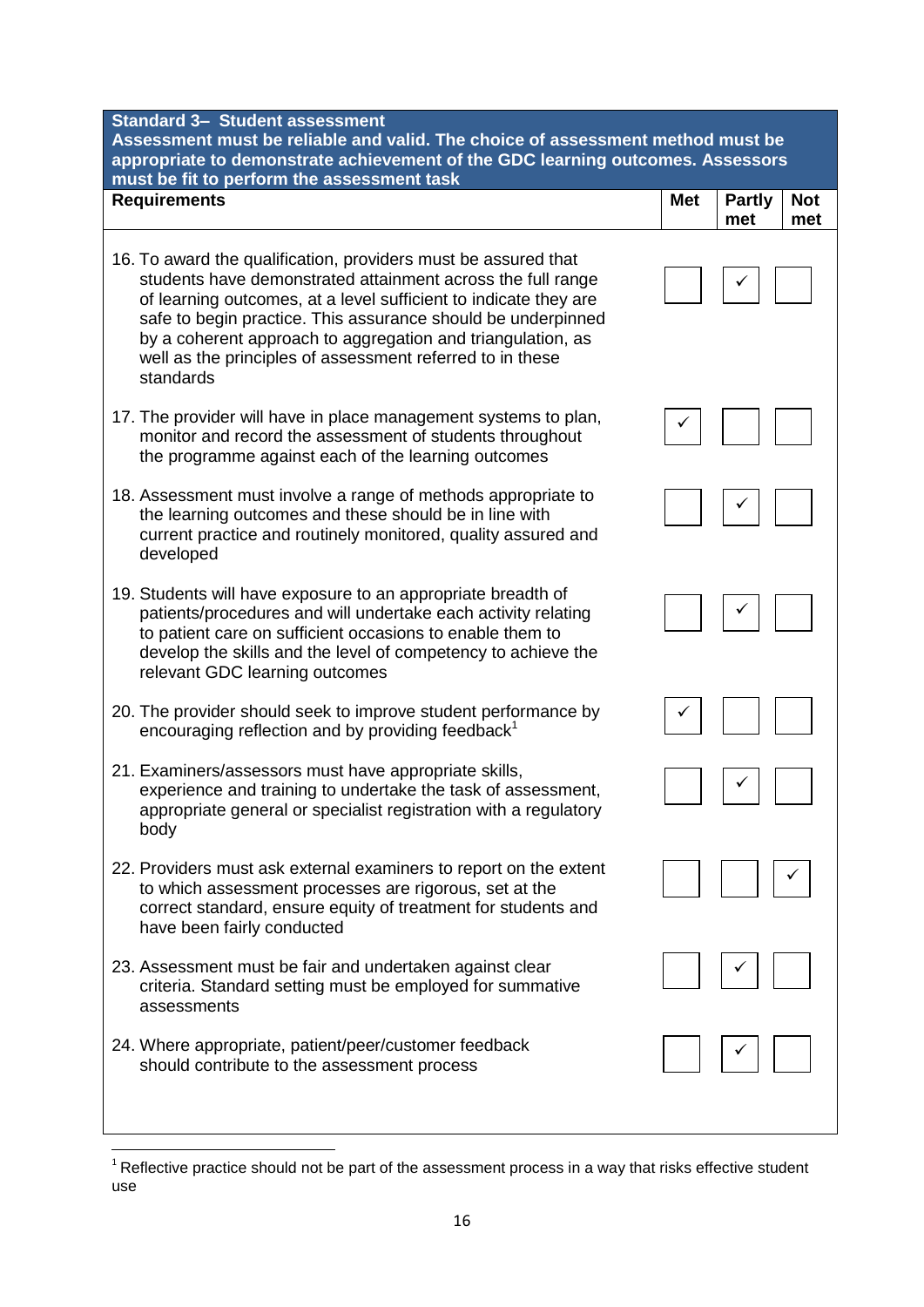| 25. Where possible, multiple samples of performance must<br>be taken to ensure the validity and reliability of the<br>assessment conclusion                        |  |
|--------------------------------------------------------------------------------------------------------------------------------------------------------------------|--|
| 26. The standard expected of students in each area to be<br>assessed must be clear and students and staff involved<br>in assessment must be aware of this standard |  |
| <b>GDC comments</b>                                                                                                                                                |  |
| Requirement 16: To quierd the qualification providers must be assured that                                                                                         |  |

**Requirement 16: To award the qualification, providers must be assured that students have demonstrated attainment across the full range of learning outcomes, at a level sufficient to indicate they are safe to begin practice. This assurance should be underpinned by a coherent approach to aggregation and triangulation, as well as the principles of assessment referred to in these standards** *(Requirement Part Met)*

The inspection panel agreed that the evidence provided in advance of the inspection demonstrated that the learning outcomes for a dental nurse from *Preparing for Practice*  were mapped appropriately against the programme assessments. Further consideration of the assessment strategy satisfied the inspection panel that students had demonstrated attainment across the full range of learning outcomes though it was felt that some aspects of the structure could still be improved.

The diploma is structured into 15 modules, with 11 practical units assessed in a student portfolio, and four knowledge-based units tested by online examinations. To be successful, learners must have:

- Produced a completed portfolio of evidence for units 268, 301, 302, 304, 306-312 containing examples of observed practice in the learner's workplace. Additional evidence to support practical competence may include reflective accounts, assignments, assessor devised questions, outcomes of research-based activities and witness testimonies.
- Successfully completed four online *(Evolve*) multiple choice tests covering units 305, 313-315

As set down in the student handbook, the diploma's prime source of evidence for competencybased learning outcomes is assessor observation. Assessor requirements are defined in the City & Guilds programme handbook, which will be considered in detail under Requirement 22. Specific to Requirement 16, the inspectors reviewed the validity and quality assurance of the decisions made by assessors, and how City & Guilds assured itself, as the awarding body, that appropriate achievement of all learning outcomes was maintained across the various formats of such a widely delivered award.

# **Portfolio of evidence**

The inspectors saw that the compilation, assessment and review of student portfolios were the primary methods for evidencing student competency. City & Guilds did not provide specific portfolio templates for centres to use, though a generic example was available for new providers to model their version on. The portfolio could be held electronically where the IT facilities were available.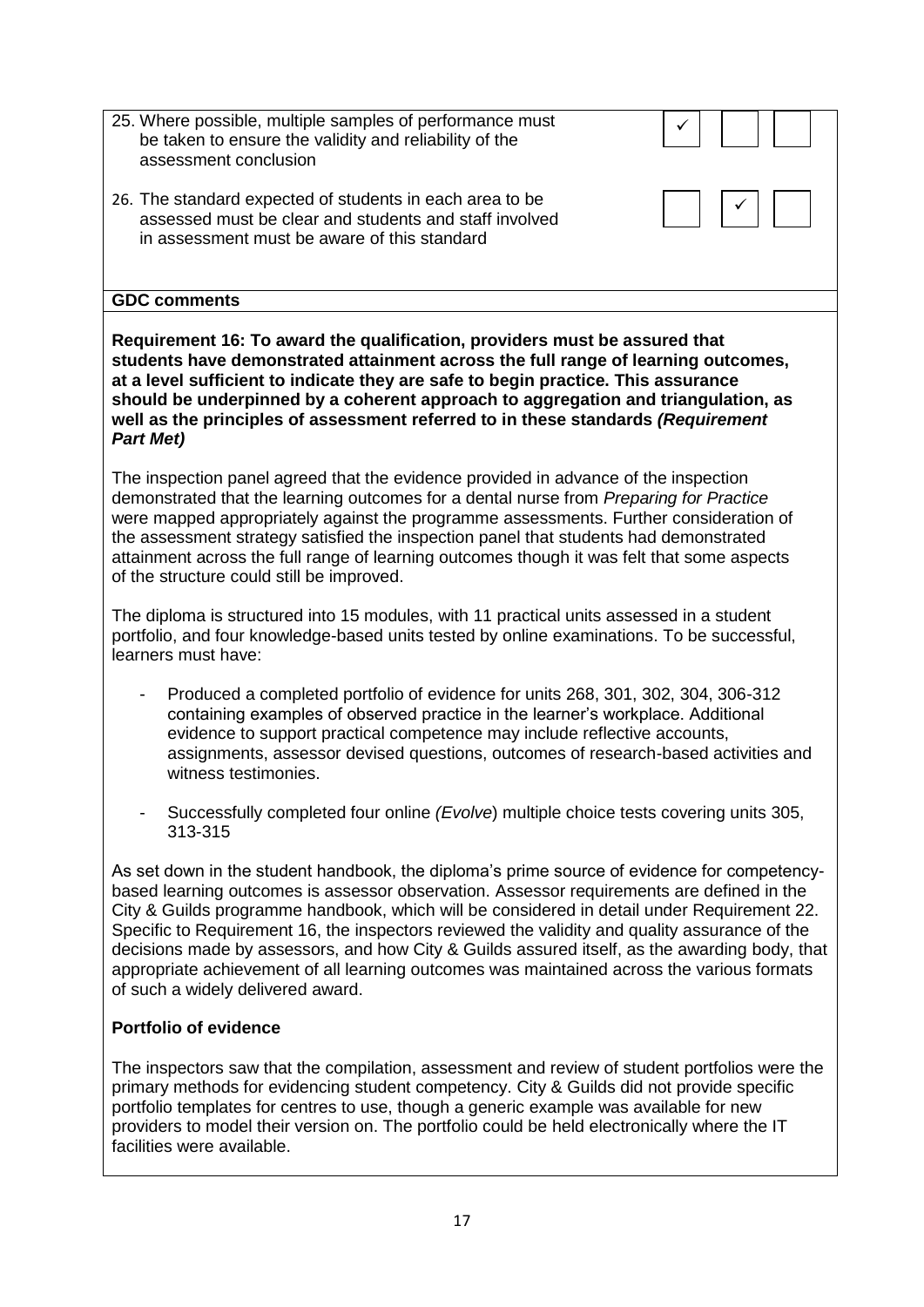It was seen by the panel that, outside of professional observation, a wide variety of additional sources of information could be used to evidence student achievement in their portfolios. These included:

- Work products These were any relevant products of a learner's work
- Confidential records Assessor consideration of confidential material that could not feature in student portfolios
- Questioning Oral or written questions with answers recorded. This often occurred during professional observations
- $\bullet$
- Professional discussion A structured review of learners' practice with outcomes captured through audio recording or written summary
- Original Certificates Certificates of training and attendance that are checked for validation
- $\bullet$
- Projects / Assignments Developed with assessor to cover an outstanding area of assessment
- Reflective Accounts Description of learners actions and reflection on why particular actions or behaviours were necessary
- Case Studies These were taken from real life practice and needed to be authenticated by an assessor
- Witness Testimony Colleagues, allied professionals and individuals with whom the learner works were permitted to provide testimony to their performance for assessor review
- Expert Witnesses An assessor-chosen expert witness could be responsible for observing learners' practice and providing testimony for portfolio units

The inspectors understood that schemes of work for each module were designed in advance by assessors and matched to the learner and the specific topics of the unit. The grading for all portfolio units was simply pass or fail.

The EQAs play a vital part in standardising portfolio evidence. The inspectors who attended the visits observed a thorough process of review being undertaken in regard to assessor decisions. There was evidence that IQAs were sampling the decisions of all assessors with newer people in the role having extra support and being subject to wider evaluation. It was seen that EQAs scrutinised a predetermined sample of portfolios from students at various points in the course, plus some randomly selected on the day. The EQAs considered the evidence submitted for the achievement of outcomes, the feedback provided by assessors, and the IQA portfolio sampling strategy. The inspectors saw examples of assessor and IQA decisions being flagged for review by the EQA, and discussed with centre staff to ensure standardisation.

The inspectors considered that the depth of knowledge within some of the student work was not high, though adequate for a safe beginner. There was concern that weaker candidates could eventually get through the programme with enough support. Measures should be explored by City & Guilds to discern when a student is to be deemed an outright fail.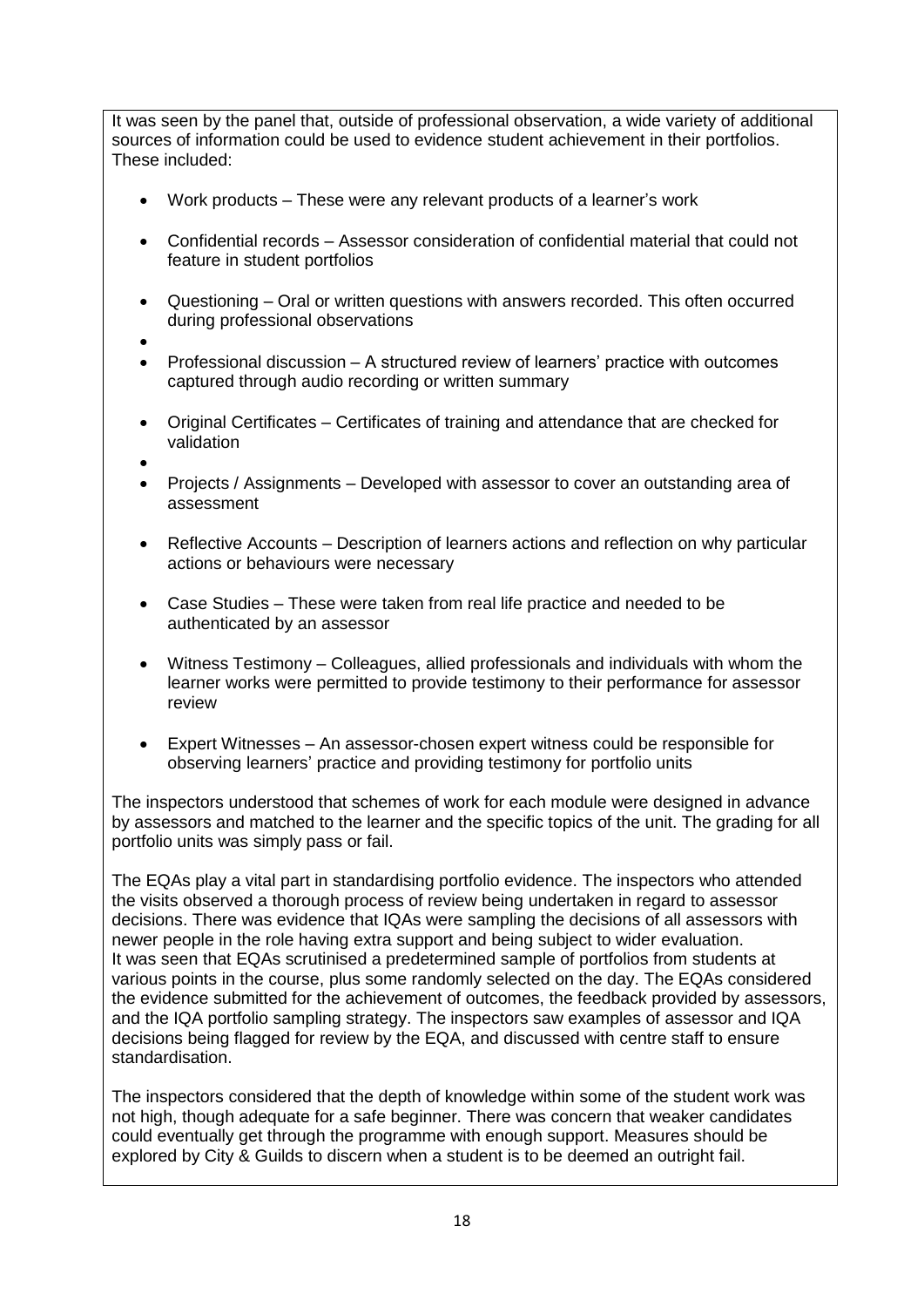While it was appreciated that some element of freedom was necessary in the structure of the portfolio, to fit with the differing formats of delivery, the inspectors were not certain that the balance was quite right yet. Further development should be done to build up core pieces of work to cover key assessment areas in units so that they are more uniform. This would allow for a better perception of weak and strong students, which wasn't always apparent in the sample of portfolios reviewed. The expertise of the EQAs should be utilised in this area. All six individuals indicated a clear understanding of the standard of work they were expecting of a successful candidate. The inspectors agreed that formally capturing this insight would be of real value to the programme.

# **Online Examinations**

The inspectors considered the four knowledge based units, 305, 313, 314 and 315, that were assessed using individual online assessments. It was seen that the tests were fixed in form and consisted of multiple choice questions. The current design consisted of 25 questions in a 40 minute test on the Evolve secure system, which could be accessed only by following appropriate process and with specific permissions.

The inspectors were told that content of the tests was based on the assessment criteria of each of the units. The questions had been written by experts in the field of dental nursing. There was a rigorous editing process for composing questions, which was overseen by the TEQA, SEQA and Chief Examiner, who determined the pass mark using the Angoff or modified Angoff standard setting technique. Students sat the examinations in controlled conditions abiding by the Joint Council for Qualifications (JCQ) protocols and City & Guilds procedures.

The inspectors were satisfied that the exam questions were of an appropriate design but could not fully understand the exact process for determining the pass mark. While the Angoff method is well recognised, the inspectors were unable to see how Angoff could have been employed when all four examinations had a uniform pass mark of 76%. The inspectors agreed that this area required some review and clarification.

The inspectors noted the examinations were on demand and there was no formal sign-up or pathway for when the examinations should be taken. In addition, a number of informal processes were seen that might be considered loopholes where weaker candidates could potentially pass the assessments after enough attempts. There was a range of versions of each of the exams to allow for re-sit opportunities, however these were limited, and students could re-sit the exams any number of times. There was also no time limit on when a re-sit could be taken, so technically a re-sit might be done on the same day. The inspectors accepted the assurances from City & Guilds that such a situation was protected against with the IQA and EQA systems, but it was felt that a formal protocol should be developed at the earliest opportunity.

The inspectors accepted City & Guilds' assurances that learners would not be awarded the diploma unless they had been successful in all four externally tested units in addition to demonstrating competence through the remainder of the units within their student portfolios. The assessment of the evidence within portfolios, whilst varied, was seen to be robustly quality assured.

#### **Requirement 17: The provider will have in place management systems to plan, monitor and record the assessment of students throughout the programme against each of the learning outcomes** *(Requirement Met)*

The inspection panel was satisfied that, within the awarding body structure, City & Guilds had developed an appropriate system to plan, monitor and record the overall attainment of students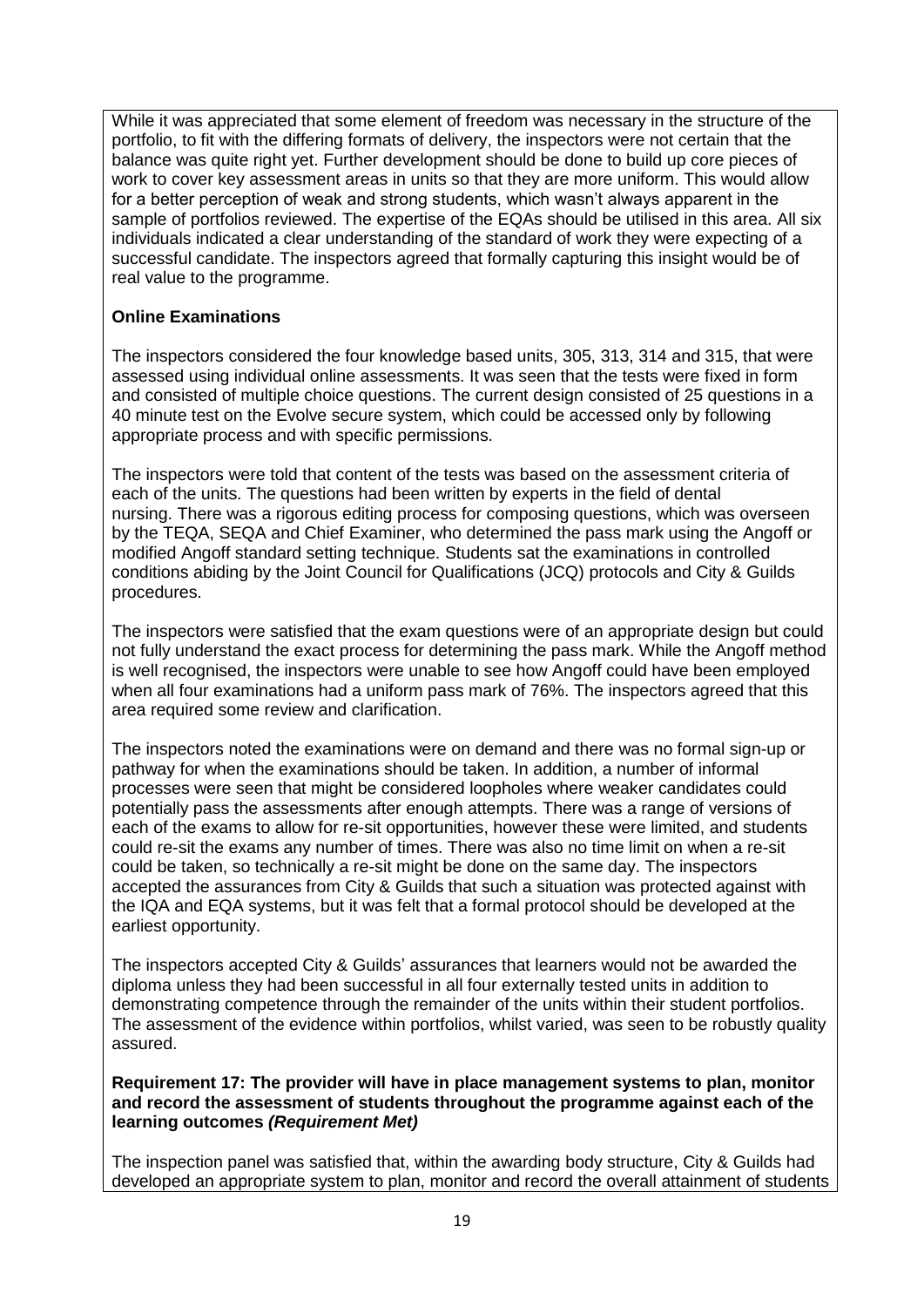on the diploma. The focus of central calibration was the online examinations, with all results scrutinised for patterns, anomalies and suitability of questions. Close scrutiny of how questions aligned to learning outcomes was evident, with some psychometric analysis of data occurring every six months.

Student portfolios were not monitored directly by City & Guilds. It was the responsibility of IQAs and EQAs to ensure that a consistent and robust level of evidence was being seen from centre to centre. The IQA and EQA processes have been discussed at length in connection with earlier Requirements. After discussions with the individuals in the roles, the inspectors were satisfied that there was a system in place that assured, within a reasonable margin, that competency based assessments were suitably planned, monitored and recorded at centre level.

The inspectors appreciated that stringently setting a particular framework for the portfolio work might prove counter-productive as the programme is delivered in such a variety of formats. However, as indicated in Requirement 16, further work is required by City & Guilds to ensure the right balance is always being struck between allowing centres to operate a design that suits the local region and site of training, and a consistent and safe level of skill being achieved and represented in the evidence reviewed in student portfolios.

#### **Requirement 18: Assessment must involve a range of methods appropriate to the learning outcomes and these should be in line with current practice and routinely monitored, quality assured and developed** *(Requirement Partly Met)*

The inspection panel accepted that there was a range of assessment that could be used as a method for evidencing competency in a student portfolio but, as outlined in earlier Requirements, the options and combinations of work were undefined and there was no mandatory element for students to pass units. Assessors decided in discussion with a student what assessment could be completed to evidence a competency, how observed practice would take place, and how many observations there would be.

While the IQA and EQA systems provided assurance that the propriety of the chosen assessment techniques was reviewed, the inspectors felt there remained some question in relation to maintaining a level of consistency across providers in such an open-ended system. It was thought that compulsory evidence to illustrate student achievement in key assessment areas should be established, with City & Guilds taking the lead in setting out what constitutes an appropriate range of attainment for any style of delivery, and the minimum number of observations required to be valid evidence. This element is particularly important when auditing the breadth of clinical experience each student acquires, which will be explored further under Requirement 19.

#### **Requirement 19: Students will have exposure to an appropriate breadth of patients/procedures and will undertake each activity relating to patient care on sufficient occasions to enable them to develop the skills and the level of competency to achieve the relevant GDC learning outcomes** *(Requirement Partly Met)*

The inspection panel was satisfied that the 11 competency units set a schedule for students to be assessed in a suitable range of clinical experience. However, the variety of patient care a trainee dental nurse would actually be involved in appeared to be dependent on the site and format of the training centre. Within the current framework, it was difficult for the inspectors to appreciate how City & Guilds assured itself that exposure to an array of clinical environments was comparable, student to student, practice to practice.

The inspectors appreciated that the structure of the diploma had to be dynamic to allow for the various forms of delivery; but more work was needed to monitor the different characteristics of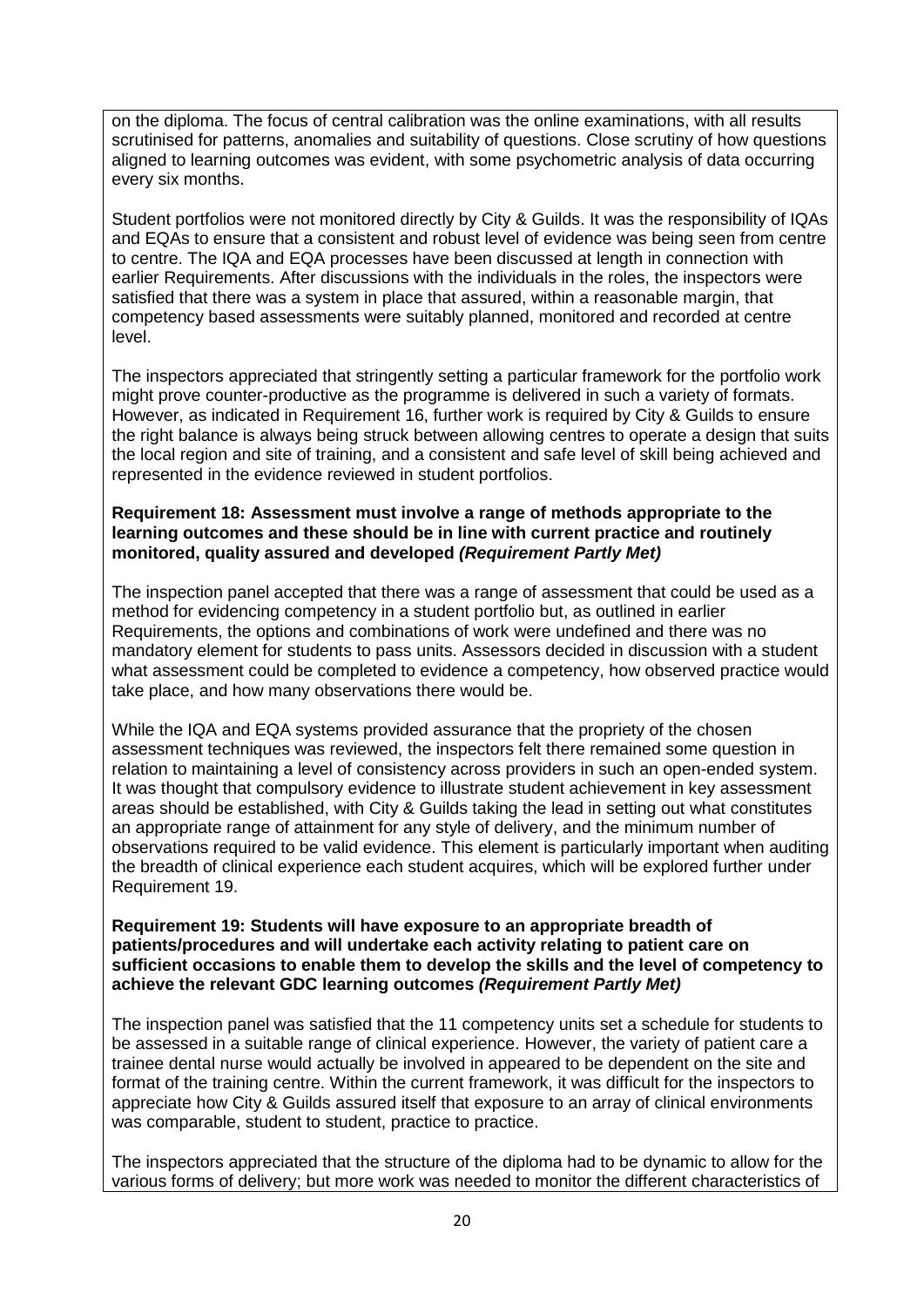the delivery formats, particularly in relation to exposure to a range clinical situations. It was seen that whether the programme was delivered in private practice, hospital based, or college based could significantly influence the breadth of care a student dental nurse assisted with.

The inspectors were satisfied that the IQA and EQA process provided enough assurances that a certain degree of consistency was maintained throughout the delivery of the diploma. However it was thought this area must be reviewed to ensure every effort is made to keep student experience as consistent as possible across the delivery sites. This may mean that a student nurse studying in a small practice may need to be swapped between practices or sent for sessions at different locations.

## **Requirement 20: The provider should seek to improve student performance by encouraging reflection and by providing feedback<sup>2</sup>** *(Requirement Met)*

The inspection saw evidence that feedback and reflective practice was well embedded in the delivery of the diploma. The relationships between the student and work placement supervisor, and between student and assessor, appeared to encourage reflection with an emphasis on feedback being provided and planned into schemes of work. This element was seen to be reviewed by the IQAs and EQAs at the providers visited.

### **Requirement 21: Examiners/assessors must have appropriate skills, experience and training to undertake the task of assessment, appropriate general or specialist registration with a regulatory body** *(Requirement Partly Met)*

Assessor requirements were defined in the City & Guilds programme handbook, which was reviewed by the inspection panel. The inspectors had some concerns in relation to the consistency of the language in this area. The stipulations for assessors fluctuated between 'should' have a particular attribute and 'must' have a particular attribute. This included possessing registration with the GDC where it appeared to be possible for someone to work in the role of assessor without registration for up to 18 months (while registration was obtained under an action plan). Though assurances were given that this would be a rare occurrence in practice, the inspectors felt the guidance language should be consistent and registration (with a relevant regulatory body) be a 'must' have attribute for assessors.

The inspectors saw that witnesses could provide testimony for student performance for an assessor to consider. City & Guilds guidance described these individuals as colleagues, allied professionals and individuals with whom the learner worked. There was also provision for an assessor to sanction an expert witness, who could then observe learners' practice and provide testimony for portfolio units. It was stated that expert witnesses must meet the following criteria:

- the same vocational expertise as assessors
- a working knowledge of the competences on which their expertise is based
- current expertise and occupational competence i.e. within the last two years, either as a dental nurse, dental practitioner or oral health manager or a healthcare professional with expertise in decontaminating instruments and devices in a health setting. This experience should be credible and clearly demonstrable through continuing learning and development.

The inspectors were informed that learners could have more than one assessor or expert

**<sup>.</sup>**  $2$  Reflective practice should not be part of the assessment process in a way that risks effective student use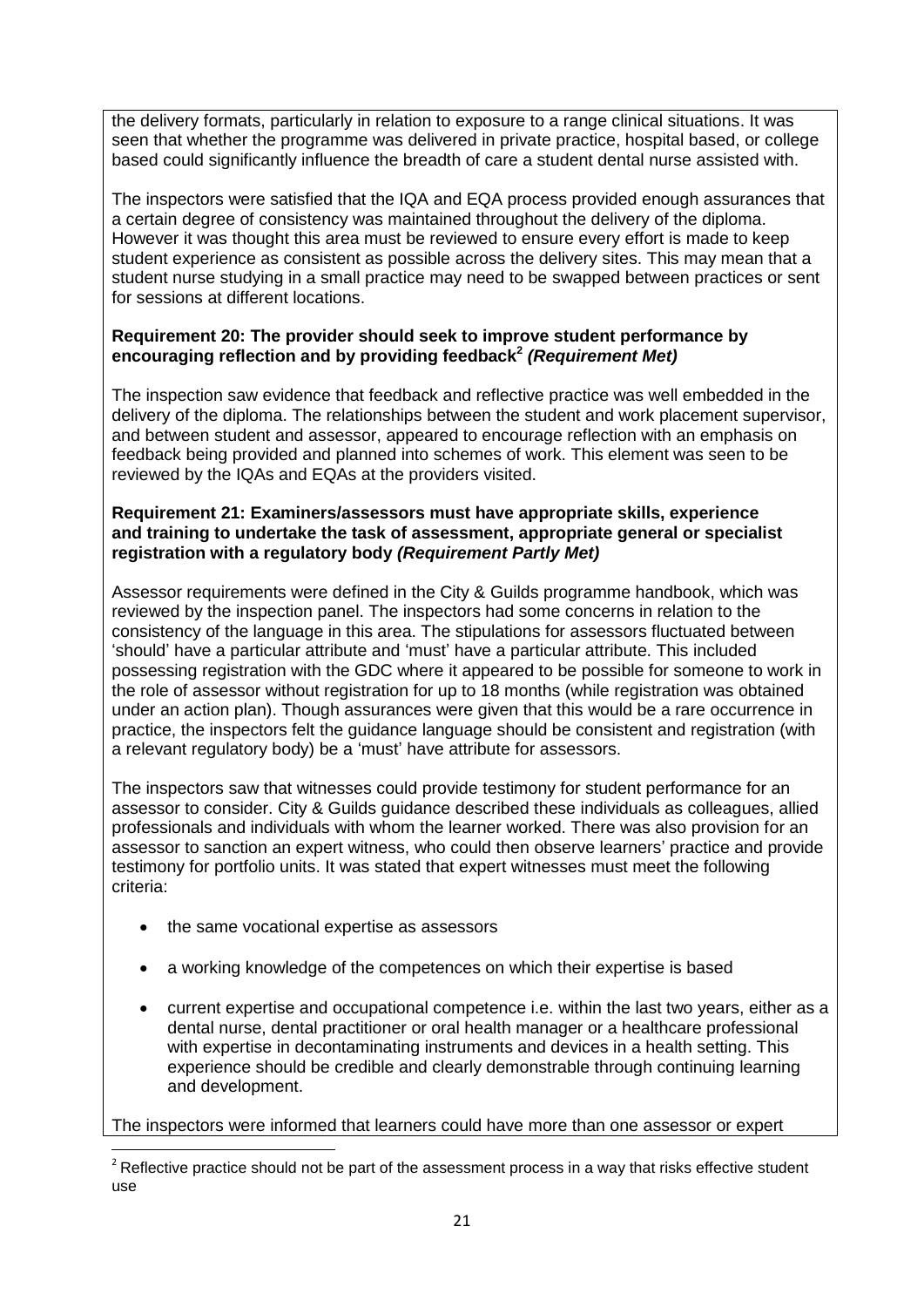witness involved in the assessment process to ensure an occupationally competent individual had made the assessment. Where more than one assessor or expert witness was involved, there had to be a named assessor who was responsible for the overall co-ordination of the assessment for the learner. They held responsibility for integrating, planning and directing assessment for the whole where other assessors or expert witnesses had been involved.

The inspectors heard that the co-ordinating assessor must be a qualified assessor, who was occupationally competent, occupationally experienced and experienced in the assessment of work-based learning. It was expected that co-ordinating assessors would work closely with IQAs to ensure standardised practice and judgements within the assessment process.

#### **Requirement 22: Providers must ask external examiners to report on the extent to which assessment processes are rigorous, set at the correct standard, ensure equity of treatment for students and have been fairly conducted** *(Requirement Not Met)*

As referenced in Standard Two, the programme did not have an external examiner in the conventional sense of someone external from the qualification reviewing process and overall assessment strategy. The inspection panel agreed that a traditional external examiner was a vital component in any current professional qualification and City & Guilds must work as quickly as possible to bring in an external examiner or verifier to provide a more independent overview of the award.

### **Requirement 23: Assessment must be fair and undertaken against clear criteria. Standard setting must be employed for summative assessments** *(Requirement Partly Met)*

The inspection panel was satisfied that the assessment model overall was fair and set against clear criteria. However, the inspectors agreed that standard setting for the online examinations required improvement.

As outlined in Requirement 16, the inspectors were informed that the Angoff method was used to standard-set the exams, though this appeared to be incorrect as all four online examinations had a uniform pass mark of 76%. The mechanism for standard setting seemed to be a process of detailed discussion between the Chief Examiner, SEQA, TEQA and City & Guilds assessment staff. It was appreciated that this provided a discernible level to pass the exam but this could be strengthened with the addition of more formal standard setting.

As referenced under earlier Requirements, City & Guilds must also consider how best to maintain a consistent level of achievement within student portfolios. While the IQA and EQA systems provided assurance of the propriety of the chosen assessment techniques, the inspectors felt there needed to be further standardisation in the schemes of work for key assessment areas across the competency-based units evidenced within the student portfolio.

# **Requirement 24: Where appropriate, patient/peer/customer feedback should contribute to the assessment process** *(Requirement Partly Met)*

The inspection panel noted that peer and patient feedback could be utilised within schemes of work in student portfolios, but there was no compulsory component in any of the competency units. There was some evidence of general patient feedback being sought at the providers visited, though the information collected did not appear linked to assessments. It was felt that the programme would benefit from having an element of mandatory peer and patient feedback within the assessment strategy.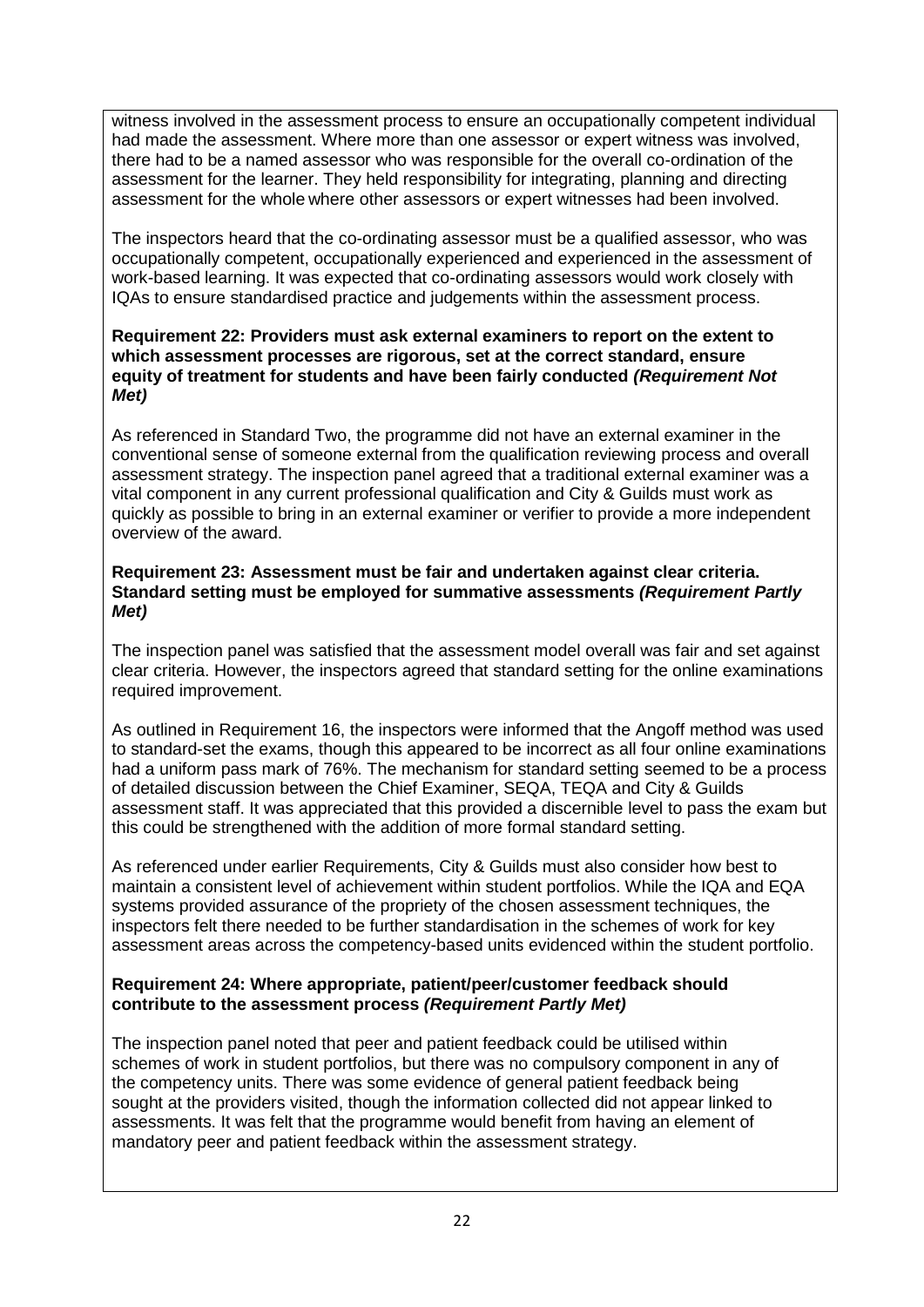## **Requirement 25: Where possible, multiple samples of performance must be taken to ensure the validity and reliability of the assessment conclusion** *(Requirement Met)*

The inspection panel reviewed the pre-inspection mapping provided in advance of the inspection within Annex Two of the GDC inspection documentation. This document requested that the School outline when and how the relevant learning outcomes from *Preparing for Practice* were to be assessed across the programme.

The initial mapping, though basic, was triangulated with supporting evidence from oral discussions and further paperwork considered over the course of the inspections. The inspectors were satisfied that multiple samples of performance were being taken, but felt the mapping could be improved. The creation of key assessment elements for student portfolios would help improve the mapping as they could be used as a point of reference for blueprinting. It could identify essential schemes of work that every student should complete, and set out the range of supplementary evidence that would be acceptable to support achievement of a learning outcome.

### **Requirement 26: The standard expected of students in each area to be assessed must be clear and students and staff involved in assessment must be aware of this standard** *(Requirement Partly Met)*

The inspection panel was assured that the standard expected of students was clear to students at the point of delivery, where assessors worked with candidates to design schemes of work. It was felt that the assessment standard was largely well communicated to centres through the City & Guilds documentation. The IQA and EQA processes were integral to this system's operating successfully in practice with a degree of consistency and standardisation. As outlined under earlier Requirements, the inspectors felt that core pieces of work to cover key assessment areas were required to benchmark the level of student attainment captured within the portfolios.

Staff and students seen at the centres during the inspection period indicated that they were aware of the expected standard and felt the assessment model suited their needs and the style of the qualification.

| <b>Actions</b>        |                                                                                                                                                                                                                                                                                                                                                                                                                                                                                                                                                                                                                       |                                                                                         |
|-----------------------|-----------------------------------------------------------------------------------------------------------------------------------------------------------------------------------------------------------------------------------------------------------------------------------------------------------------------------------------------------------------------------------------------------------------------------------------------------------------------------------------------------------------------------------------------------------------------------------------------------------------------|-----------------------------------------------------------------------------------------|
| Req.<br><b>Number</b> | <b>Actions for the provider</b>                                                                                                                                                                                                                                                                                                                                                                                                                                                                                                                                                                                       | <b>Due Date</b><br>(if applicable)                                                      |
| 16                    | City & Guilds should seek to review the key assessment<br>(i)<br>areas in units, and the associated guidance, so that all<br>students are assessed in a more uniform manner. The<br>expertise of the EQAs should be utilised in developing this<br>area<br>(i) City & Guilds must look to introduce more stringent<br>examination protocols. There must be a defined number of re-<br>sit opportunities that includes a specific minimum timeframe<br>before the next attempt can be made. No student should be<br>permitted to re-take the examination after attempting every<br>available version of an examination | Update to be<br>provided<br>through the<br>2016 GDC<br>Annual<br>Monitoring<br>exercise |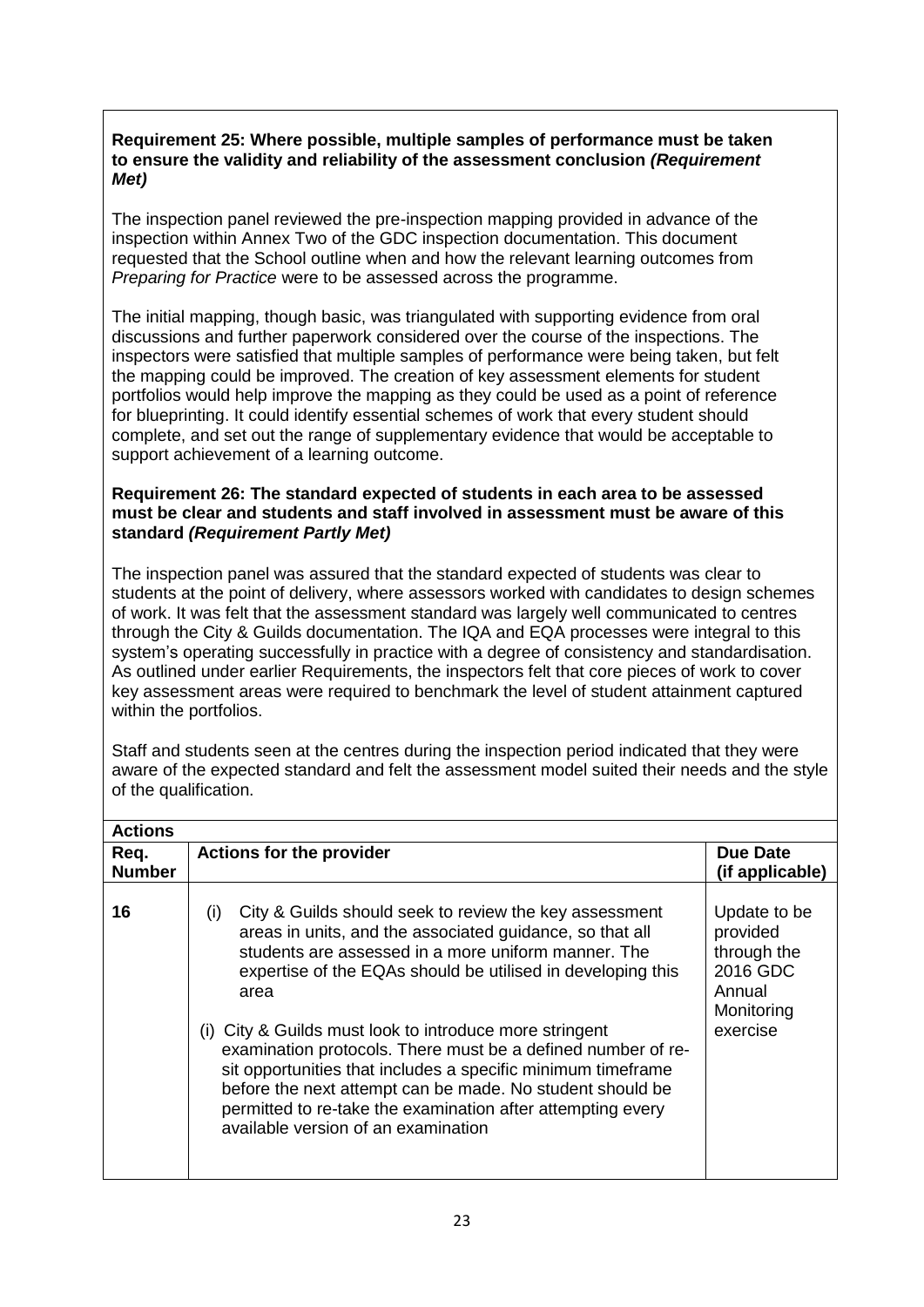| 18 | City & Guilds must introduce some elements of compulsory<br>evidence for the student portfolios to illustrate student<br>achievement in key assessment areas. The awarding body<br>should take the lead in setting out what constitutes an appropriate<br>range of attainment for any style of delivery, and the minimum<br>number of observations required to be considered valid evidence                                                                       | Update to be<br>provided<br>through the<br>2016 GDC<br>Annual<br>Monitoring<br>exercise |
|----|-------------------------------------------------------------------------------------------------------------------------------------------------------------------------------------------------------------------------------------------------------------------------------------------------------------------------------------------------------------------------------------------------------------------------------------------------------------------|-----------------------------------------------------------------------------------------|
| 19 | City & Guilds must review how much influence the site and format<br>of training has on the variety of patient care a trainee dental nurse<br>will be exposed to. Every effort must be made to keep student<br>experience as consistent as possible across the delivery sites.<br>This may mean that a student nurse studying in a smaller practice<br>may need to be supported in swapping between other practices or<br>sent for sessions at different locations | Update to be<br>provided<br>through the<br>2016 GDC<br>Annual<br>Monitoring<br>exercise |
| 21 | City & Guilds must review its guidance for assessors to make<br>GDC registration a mandatory requirement for anyone fulfilling the<br>role.                                                                                                                                                                                                                                                                                                                       | Update to be<br>provided<br>through the<br>2016 GDC<br>Annual<br>Monitoring<br>exercise |
| 23 | City & Guilds must include a traditional method of standard<br>setting for its online examinations. There must be evidence that a<br>technique such as Angoff or modified Angoff has been<br>incorporated in each individual version of the examinations<br>created                                                                                                                                                                                               | Update to be<br>provided<br>through the<br>2016 GDC<br>Annual<br>Monitoring<br>exercise |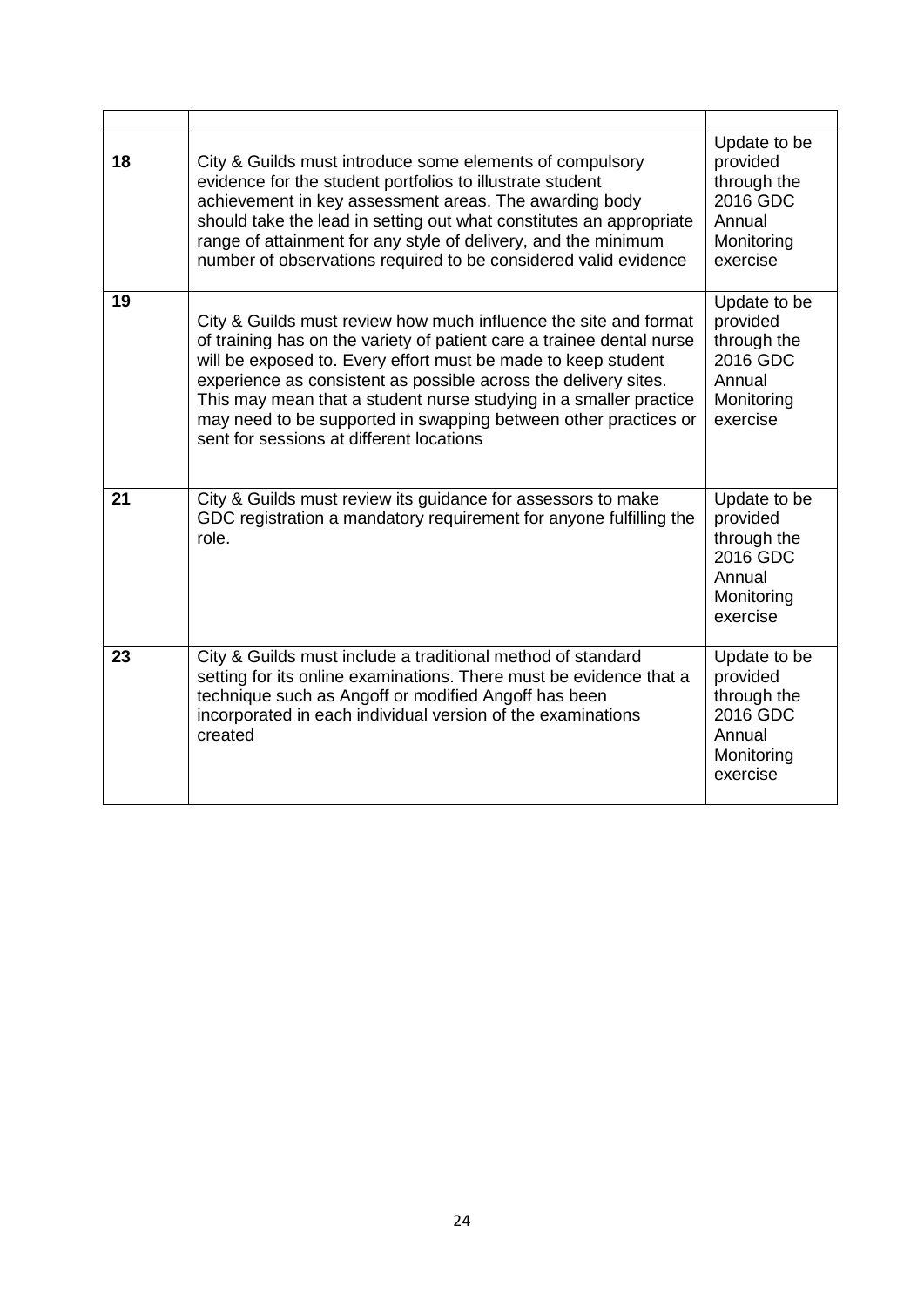| <b>Standard 4 - Equality and diversity</b>                                                                                                                                                                                                                                                             |            |                      |                   |  |
|--------------------------------------------------------------------------------------------------------------------------------------------------------------------------------------------------------------------------------------------------------------------------------------------------------|------------|----------------------|-------------------|--|
| The provider must comply with equal opportunities and discrimination legislation and<br>practice. They must also advocate this practice to students                                                                                                                                                    |            |                      |                   |  |
| <b>Requirements</b>                                                                                                                                                                                                                                                                                    | <b>Met</b> | <b>Partly</b><br>met | <b>Not</b><br>met |  |
| 27. Providers must adhere to current legislation and best practice<br>guidance relating to equality and diversity                                                                                                                                                                                      |            |                      |                   |  |
| 28. Staff will receive training on equality and diversity,<br>development and appraisal mechanisms will include this                                                                                                                                                                                   |            |                      |                   |  |
| 29. Providers will convey to students the importance of<br>compliance with equality and diversity law and principles both<br>during training and after they begin practice                                                                                                                             |            |                      |                   |  |
| <b>GDC comments</b>                                                                                                                                                                                                                                                                                    |            |                      |                   |  |
| Requirement 27: Providers must adhere to current legislation and best practice<br>guidance relating to equality and diversity (Requirement Met)                                                                                                                                                        |            |                      |                   |  |
| The inspection panel considered the City & Guilds equality and diversity policies. The<br>document Supporting Customer Excellent Centre Manual was seen to have a comprehensive<br>and regularly monitored section on equality and diversity, which included current legislation<br>and best practice. |            |                      |                   |  |
| There was clear evidence of a commitment to promoting equality of opportunity and embracing<br>diversity at all centres offering the diploma. This area was within the remit of the EQAs and<br>seen to be checked at the visits the inspectors attended.                                              |            |                      |                   |  |

### **Requirement 28: Staff will receive training on equality and diversity, development and appraisal mechanisms will include this** *(Requirement Met)*

The inspection panel saw evidence that EQAs monitored centre staff training records to ensure that training in equality and diversity was kept up to date at each centre. A strong commitment to maintaining skills in the area was seen at John G. Plummer & Associates, where the review of training was included in staff appraisals.

### **Requirement 29: Providers will convey to students the importance of compliance with equality and diversity law and principles of the four UK nations both during training and after they begin practice** *(Requirement Met)*

The inspection panel was assured that students were taught the importance of compliance with equality and diversity legislation. Guidance from City & Guilds emphasised that local compliance needed to be taken into account when assessing the area. Students at John G. Plummer & Associates showed a good awareness of equality and diversity issues and of their responsibility to uphold current best practice.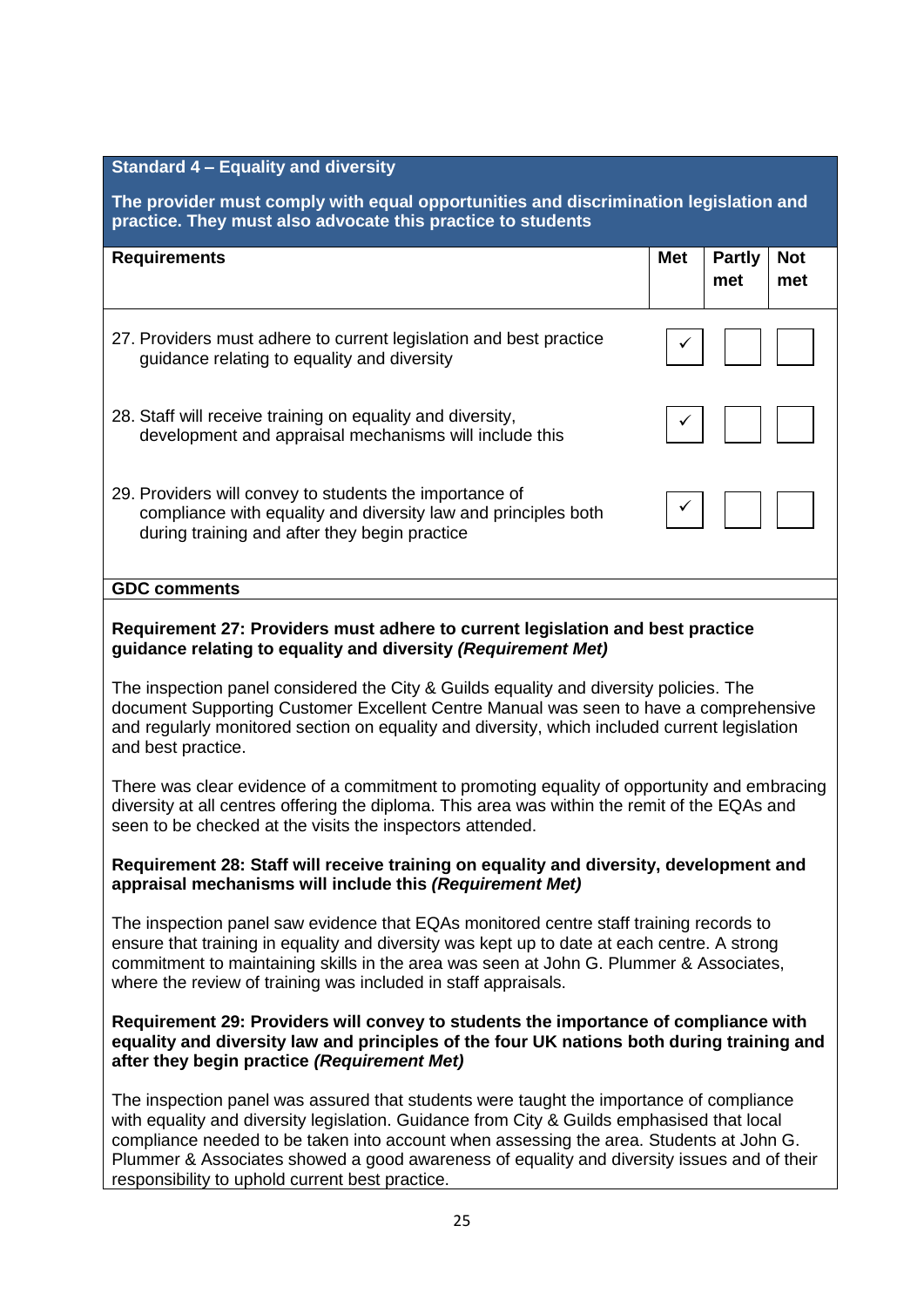# **Summary of Actions**

| Req.<br><b>Number</b> | <b>Action</b>                                                                                                                                                                                                                                                                                                                                                                      | <b>Observations</b><br><b>Response from Provider</b>                                                                                                                                                                        | Due date                                                                                 |
|-----------------------|------------------------------------------------------------------------------------------------------------------------------------------------------------------------------------------------------------------------------------------------------------------------------------------------------------------------------------------------------------------------------------|-----------------------------------------------------------------------------------------------------------------------------------------------------------------------------------------------------------------------------|------------------------------------------------------------------------------------------|
| $\mathbf 2$           | City & Guilds should revise its Qualification handbook to<br>reflect the procedures for identifying student dental<br>nurses that were seen in operation within practices and<br>centres delivering the diploma. Name badges and other<br>appropriate signifiers should be made mandatory for all<br>clinical environments a dental nurse in training works in                     | City & Guilds has started the review of the<br>Qualification<br>handbook<br>the<br>to<br>meet<br>recommendation. The updated documentation<br>will be available during the Annual Monitoring<br>exercise.                   | Update to be<br>provided through<br>the 2016 GDC<br><b>Annual Monitoring</b><br>exercise |
| 6                     | City & Guilds should revise its Qualification handbook to<br>reflect the attitudes and good practices in relation to<br>raising concerns that were seen in operation at practice<br>and centre levels. Formal guidance for students and<br>staff to raise concerns, in line with the current<br>understanding of IQAs and EQAs, should be developed<br>at the earliest opportunity | City & Guilds has started the review of the<br>Qualification<br>handbook<br>the<br>to<br>meet<br>recommendation. The updated documentation<br>will be available during the Annual Monitoring<br>exercise.                   | Update to be<br>provided through<br>the 2016 GDC<br><b>Annual Monitoring</b><br>exercise |
| 8                     | City & Guilds must provide an annual summary of all<br>issues of student fitness to practise across their centres.<br>This information will be an expectation for all future<br>GDC annual monitoring exercises.                                                                                                                                                                   | City & Guilds will investigate a system for<br>recording issues of student fitness to practice<br>across all centres. The information will be<br>available<br>during the<br><b>Annual</b><br><b>Monitoring</b><br>exercise. | Update to be<br>provided through<br>the 2016 GDC<br><b>Annual Monitoring</b><br>exercise |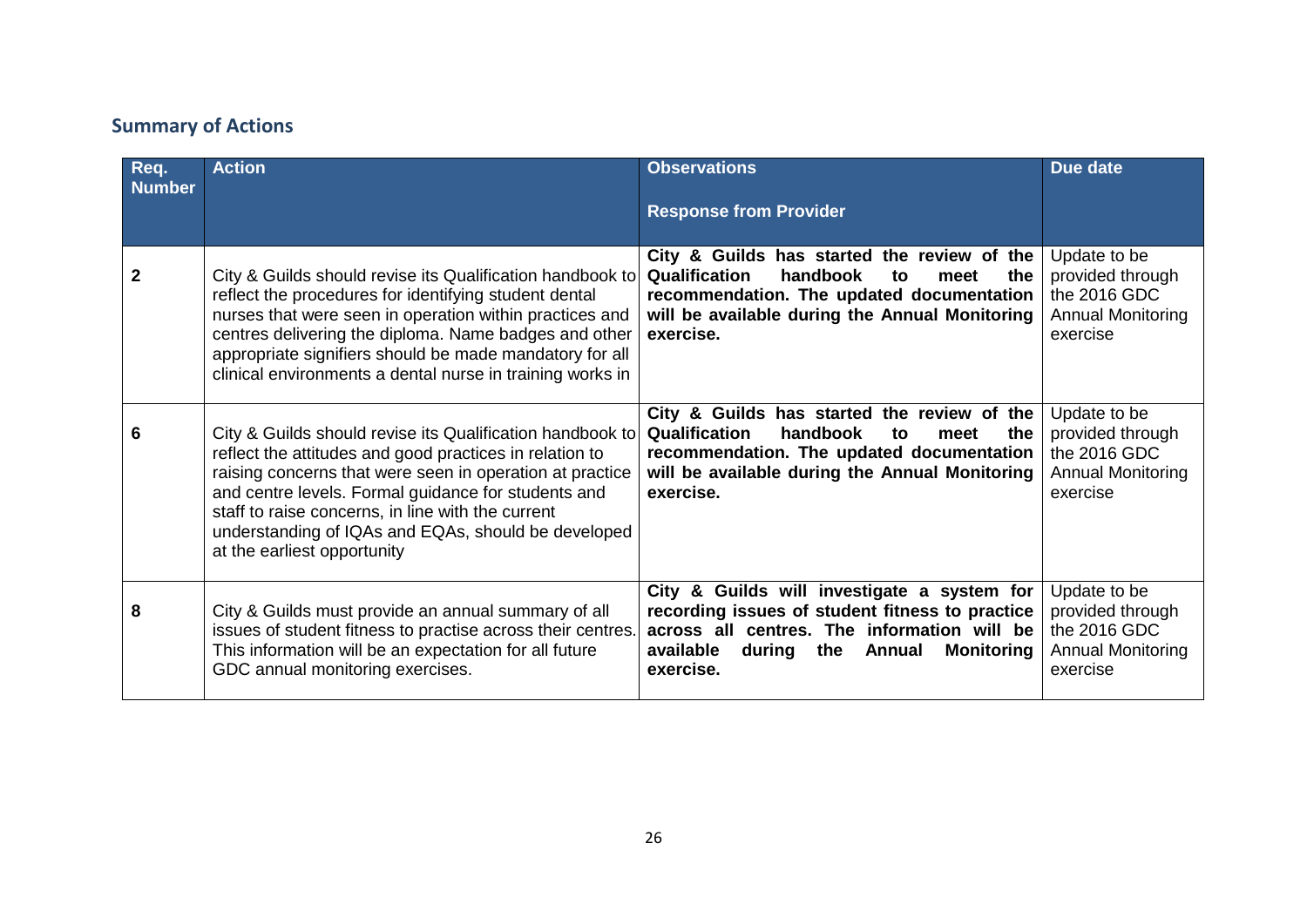| 9  | City & Guilds should review the number of dental<br>specific experts it currently utilises within its strategic<br>framework. The work should be spread across a<br>number of appropriately qualified individuals with<br>suitable cover in place should someone become<br>unavailable at short notice                                                                                                                                                                                                 | City & Guilds is confident that we have<br>sufficient number of EQAs.<br>We did recognise that centres needed to be<br>more evenly allocated across the EQAs<br>currently active. A full review has already taken<br>place and centres more evenly distributed. We<br>are satisfied that this will be supported by our<br>continuous monitoring of allocation.<br>Updated information on the allocation will be<br>available during the Annual<br><b>Monitoring</b><br>exercise.                                                                       | Update to be<br>provided through<br>the 2016 GDC<br><b>Annual Monitoring</b><br>exercise |
|----|--------------------------------------------------------------------------------------------------------------------------------------------------------------------------------------------------------------------------------------------------------------------------------------------------------------------------------------------------------------------------------------------------------------------------------------------------------------------------------------------------------|--------------------------------------------------------------------------------------------------------------------------------------------------------------------------------------------------------------------------------------------------------------------------------------------------------------------------------------------------------------------------------------------------------------------------------------------------------------------------------------------------------------------------------------------------------|------------------------------------------------------------------------------------------|
| 11 | (i) City & Guilds should produce formal guidance with<br>a role specific profile for External Quality Assurers<br>(EQAs). The procedures for EQA visits should be<br>formally captured within this literature                                                                                                                                                                                                                                                                                          | (i) City & Guilds provides extensive guidance<br>to our team of EQAs. This includes:<br>Role profiles<br>EQA manual, user guides, exemplars                                                                                                                                                                                                                                                                                                                                                                                                            | Update to be<br>provided through<br>the 2016 GDC<br><b>Annual Monitoring</b><br>exercise |
|    | (ii) City & Guilds should review whether the current<br>provision of EQAs is sufficient. Efforts should be<br>made to ensure work is spread across a number of<br>appropriately qualified individuals with suitable<br>cover in place should someone become<br>unavailable at short notice<br>(iii) City & Guilds should review whether the current<br>provision for training new EQAs is sufficient.<br>Achieving a more even distribution of centres<br>within the team of EQAs should be a short to | In addition EQAs have access to:<br>2 day EQA inductions for new EQAs<br>An internal TAQA centre for new EQAs<br>working towards the EQA qualifications<br>An annual EQA portfolio briefing<br>$\bullet$<br>Monthly EQA Quality updates<br>EQA portfolio updates throughout the year,<br>including Portfolio alerts<br>Performance management processes and<br>$\bullet$<br>procedures<br>• Annual EQA reviews<br>City & Guilds will be happy to provide all<br>evidence<br>available<br>during<br>the<br><b>Annual</b><br><b>Monitoring exercise.</b> |                                                                                          |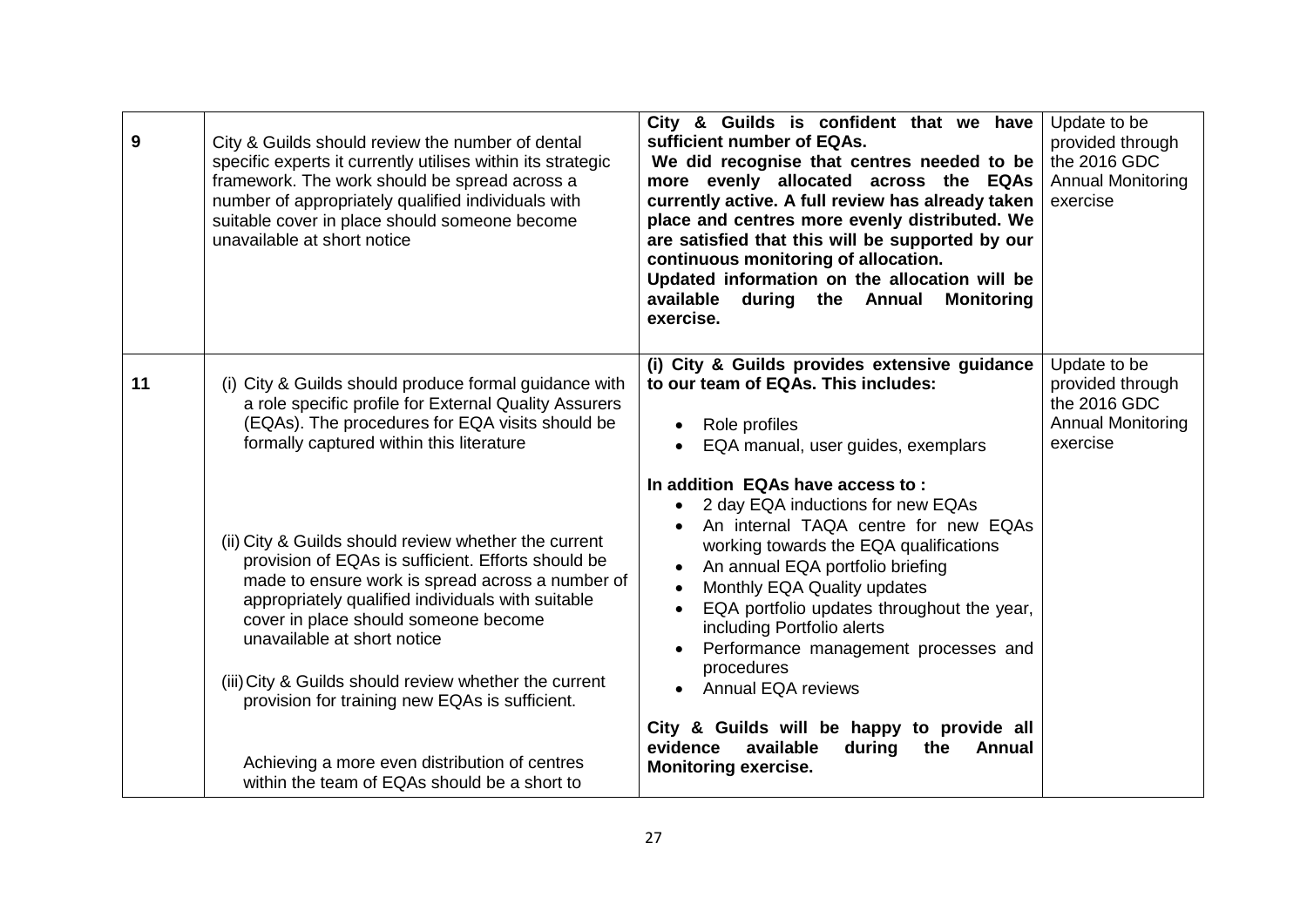|    | medium term goal for City & Guilds.                                                                                                                                                                                                                                                                                                               | (ii) As specified in paragraph 9 the reallocation<br>of centres per EQAs has already taken<br>place.                                                                                                                                                                                                                                                                                                                        |                                                                                          |
|----|---------------------------------------------------------------------------------------------------------------------------------------------------------------------------------------------------------------------------------------------------------------------------------------------------------------------------------------------------|-----------------------------------------------------------------------------------------------------------------------------------------------------------------------------------------------------------------------------------------------------------------------------------------------------------------------------------------------------------------------------------------------------------------------------|------------------------------------------------------------------------------------------|
| 14 | City & Guilds must work as quickly as possible to bring<br>in an external examiner or verifier to produce an annual<br>independent overview of the award. This must follow the<br>traditional structure of an external examiner with annual<br>reports available for scrutiny by outside auditors                                                 | City & Guilds uses industry professionals in<br>the development of the qualification and<br>employs external consultants for verification<br>and for marking assessments who must be<br>familiar with the Learning Outcomes of the<br>qualifications they are working on.<br>We will investigate the feasibility of contracting<br>external consultant to undertake an<br>an<br>additional independent review of the award. | Update to be<br>provided as soon<br>as action is<br>completed                            |
| 16 | (i)<br>City & Guilds should seek to review the key<br>assessment areas in units, and the<br>associated guidance, so that all students are<br>assessed in a more uniform manner. The<br>expertise of the EQAs should be utilised in<br>developing this area                                                                                        | City & Guilds is in the process of producing<br>additional guidance for dental nursing<br>providers, to include guidance around<br>assessment. The City & Guilds EQAs will be<br>fully involved in the production of this<br>guidance                                                                                                                                                                                       | Update to be<br>provided through<br>the 2016 GDC<br><b>Annual Monitoring</b><br>exercise |
|    | (ii) City & Guilds must look to introduce more<br>stringent examination protocols. There must be a<br>defined number of resits that includes a specific<br>minimum timeframe before the next attempt can<br>be made. No student should be permitted to re-<br>take the examination after attempting every<br>available version of the examination | (ii) City & Guilds is conducting a review of the<br>examination protocols and will introduce<br>restrictions around the number of resits<br>permitted, to include a minimum timeframe<br>before the next attempt.                                                                                                                                                                                                           |                                                                                          |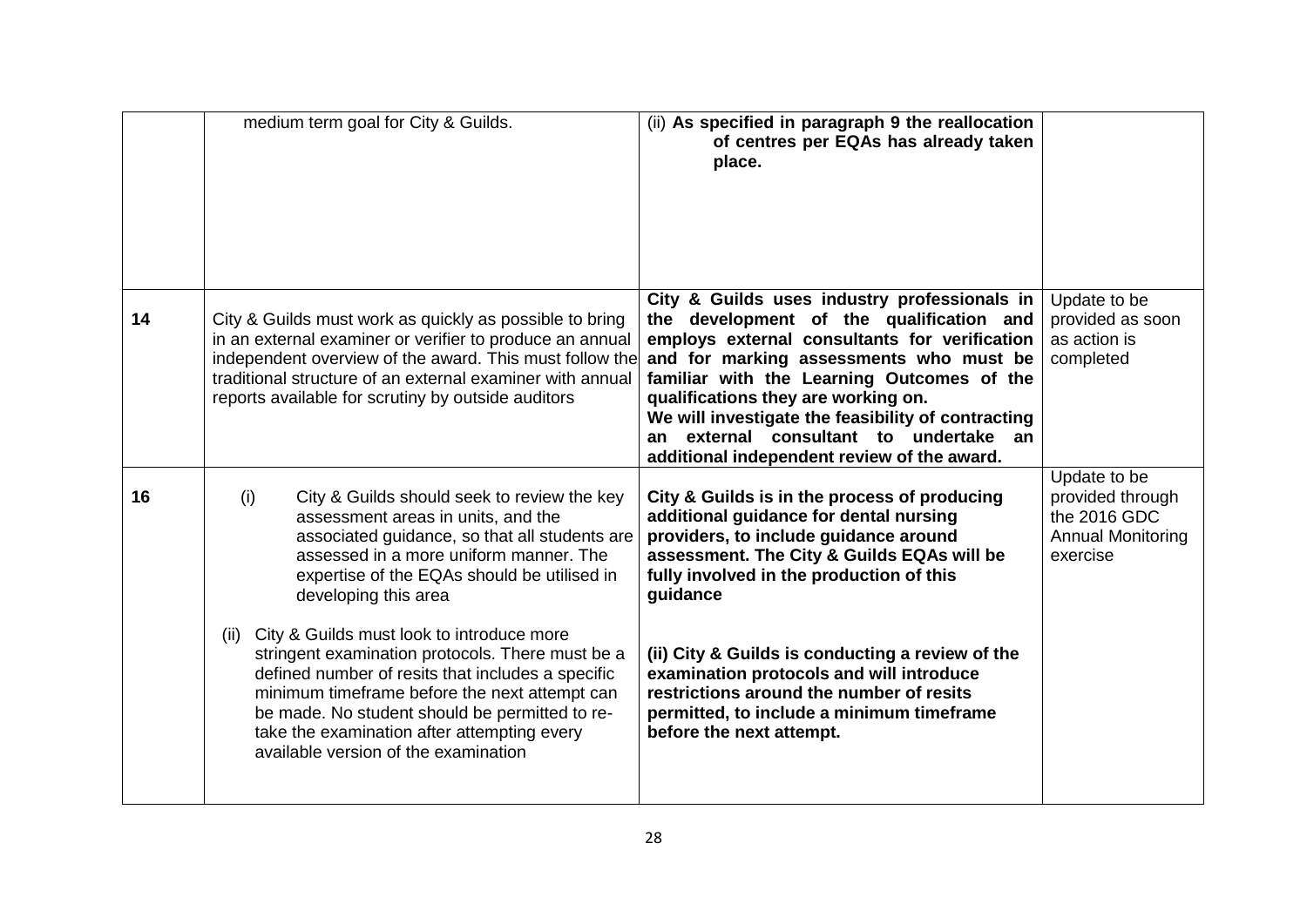| 18 | City & Guilds must introduce compulsory evidence to<br>illustrate student achievement in key assessment areas<br>The awarding body should take the lead in setting out<br>what constitutes an appropriate range of attainment for<br>any style of delivery, and the minimum number of<br>observations required to be valid evidence                                                                                                                                     | City & Guilds has started the process of review<br>of the guidance for providers around<br>assessment.                                                                                                                                                                                                                                                                                                                                                                                             | Update to be<br>provided through<br>the 2016 GDC<br><b>Annual Monitoring</b><br>exercise |
|----|-------------------------------------------------------------------------------------------------------------------------------------------------------------------------------------------------------------------------------------------------------------------------------------------------------------------------------------------------------------------------------------------------------------------------------------------------------------------------|----------------------------------------------------------------------------------------------------------------------------------------------------------------------------------------------------------------------------------------------------------------------------------------------------------------------------------------------------------------------------------------------------------------------------------------------------------------------------------------------------|------------------------------------------------------------------------------------------|
| 19 | City & Guilds must review how much influence the site<br>and format of training has on the variety of patient care<br>a trainee dental nurse will be exposed to. Every effort<br>must be made to keep student experience as<br>consistent as possible across the delivery sites. This<br>may mean that a student nurse studying in a smaller<br>practice may need to be supported in swapping<br>between other practices or sent for sessions at<br>different locations | City & Guilds feels that the responsibility for<br>training sits firmly with the centre rather than<br>the Awarding Organisation. The ability to offer<br>appropriate training and<br>assessment is<br>considered at initial approval of a provider. We<br>monitor any potential issues via EQA activity.<br>Further guidance for providers is also provided<br>in the City & Guilds centre manual. Evidence of<br>this guidance will be provided during the<br><b>Annual Monitoring exercise.</b> | Update to be<br>provided through<br>the 2016 GDC<br><b>Annual Monitoring</b><br>exercise |
| 21 | City & Guilds must review its guidance for assessors to<br>make GDC registration a mandatory requirement for<br>anyone fulfilling the role.                                                                                                                                                                                                                                                                                                                             | City & Guilds has started the process of review<br>of the guidance for assessors to ensure the<br>requirement for GDC registration is<br>highlighted.                                                                                                                                                                                                                                                                                                                                              | Update to be<br>provided through<br>the 2016 GDC<br><b>Annual Monitoring</b><br>exercise |
| 23 | City & Guilds must include a traditional method of<br>standard setting for its online examinations. There<br>must be evidence that a technique such as Angoff or<br>modified Angoff has been incorporated in each<br>individual version of the examinations created                                                                                                                                                                                                     | City & Guilds can confirm that each version of<br>the on line tests have been developed using<br>Angoff.<br>We do have extensive evidence of Angoff<br>grade boundaries setting for each version of<br>the test and will be happy to provide the                                                                                                                                                                                                                                                   | Update to be<br>provided through<br>the 2016 GDC<br><b>Annual Monitoring</b><br>exercise |